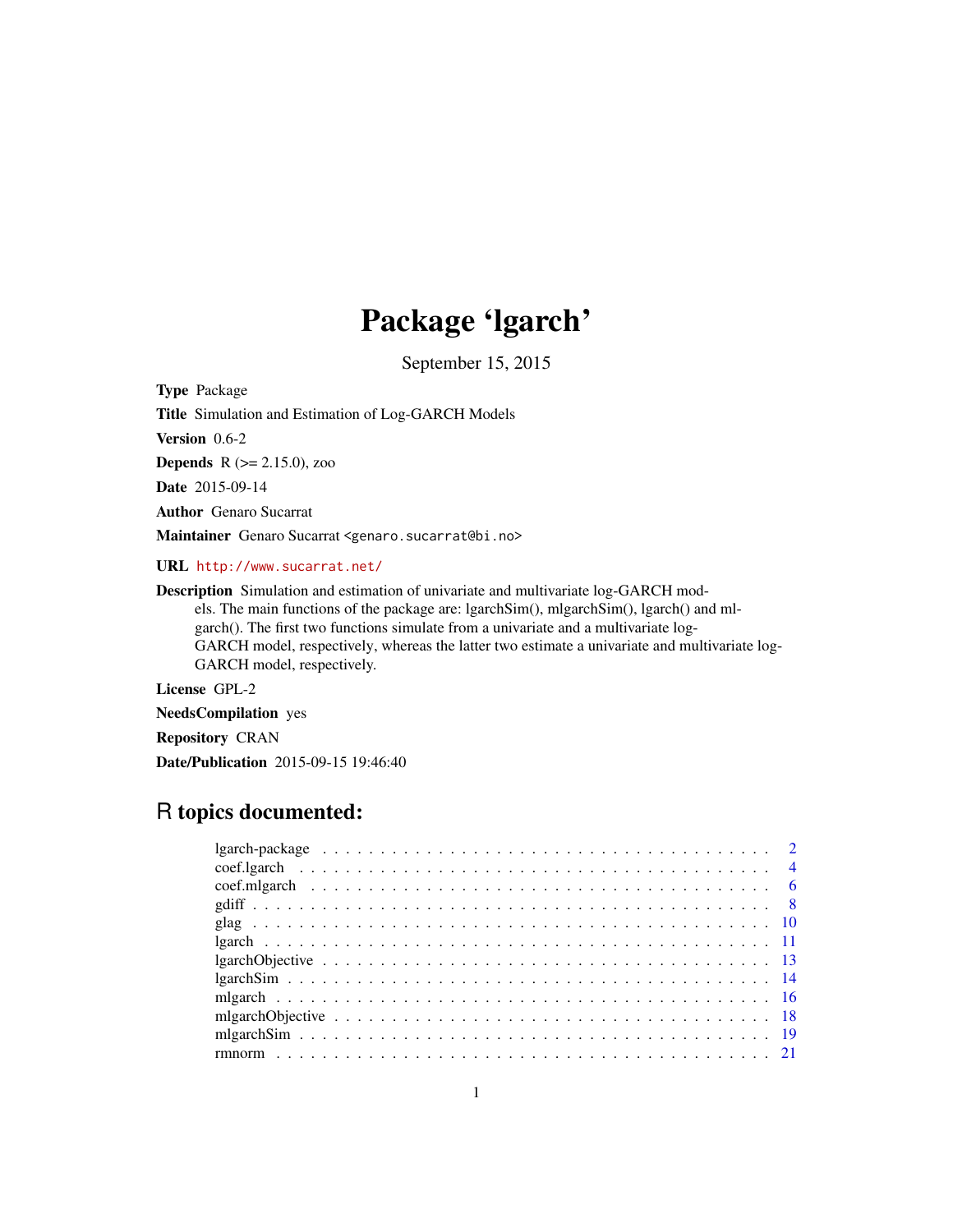#### <span id="page-1-0"></span>**Index** [23](#page-22-0)

#### Description

This package provides facilities for the simulation and estimation of univariate log-GARCH models, and for the multivariate CCC-log-GARCH(1,1) model, see Sucarrat, Gronneberg and Escribano (2013), Sucarrat and Escribano (2013), and Francq and Sucarrat (2013).

Let y[t] denote a financial return or the error of a regression at time t such that

 $y[t] = \text{sigma}[t]*z[t],$ 

where sigma[t]  $> 0$  is the conditional standard deviation or volatility at t, and where z[t] is an IID innovation with mean zero and unit variance. The log-volatility specifiction of the log-GARCH-X model is given by

ln sigma[t] $\gamma$ 2 = intercept + Sum\_i alpha\_i \* ln y[t-i] $\gamma$ 2 + Sum\_j beta\_j \*ln sigma[t-1] $\gamma$ 2 + Sum\_k  $lambda_k * x[t]_k$ ,

where the conditioning x-variables can be contemporaneous and/or lagged. The lgarch package estimates this model via its ARMA-X representation, see Sucarrat, Gronneberg and Escribano (2013), and treats zeros on y as missing values, see Sucarrat and Escribano (2013).

# Details

| Package:  | lgarch     |
|-----------|------------|
| Type:     | Package    |
| Version:  | $0.6 - 2$  |
| Date:     | 2015-09-14 |
| License:  | $GPL-2$    |
| LazyLoad: | yes        |

The main functions of the package are: 1garchSim, m[lgarchSim](#page-13-1), 1garch and m[lgarch](#page-10-1). The first two functions simulate from a univariate and a multivariate log-GARCH model, respectively, whereas the latter two estimate a univariate and a multivariate log-GARCH model, respectively.

The lgarch and mlgarch functions return an object (a list) of class 'lgarch' and 'mlgarch', respectively. In both cases a collection of methods can be applied to each of them: coef, fitted, logLik, print, residuals, summary and vcov. In addition, the function [rss](#page-3-1) can be used to extract the Residual Sum of Squares of the estimated ARMA representation from an lgarch object.

The output produced by the 1 garchSim and m[lgarchSim](#page-13-1) functions, and by the fitted and residuals methods, are of the Z's ordered observations ([zoo](#page-0-0)) class, see Zeileis and Grothendieck (2005), and Zeileis, Grothendieck and Ryan (2014). This means a range of time-series and plotting methods are available for these objects.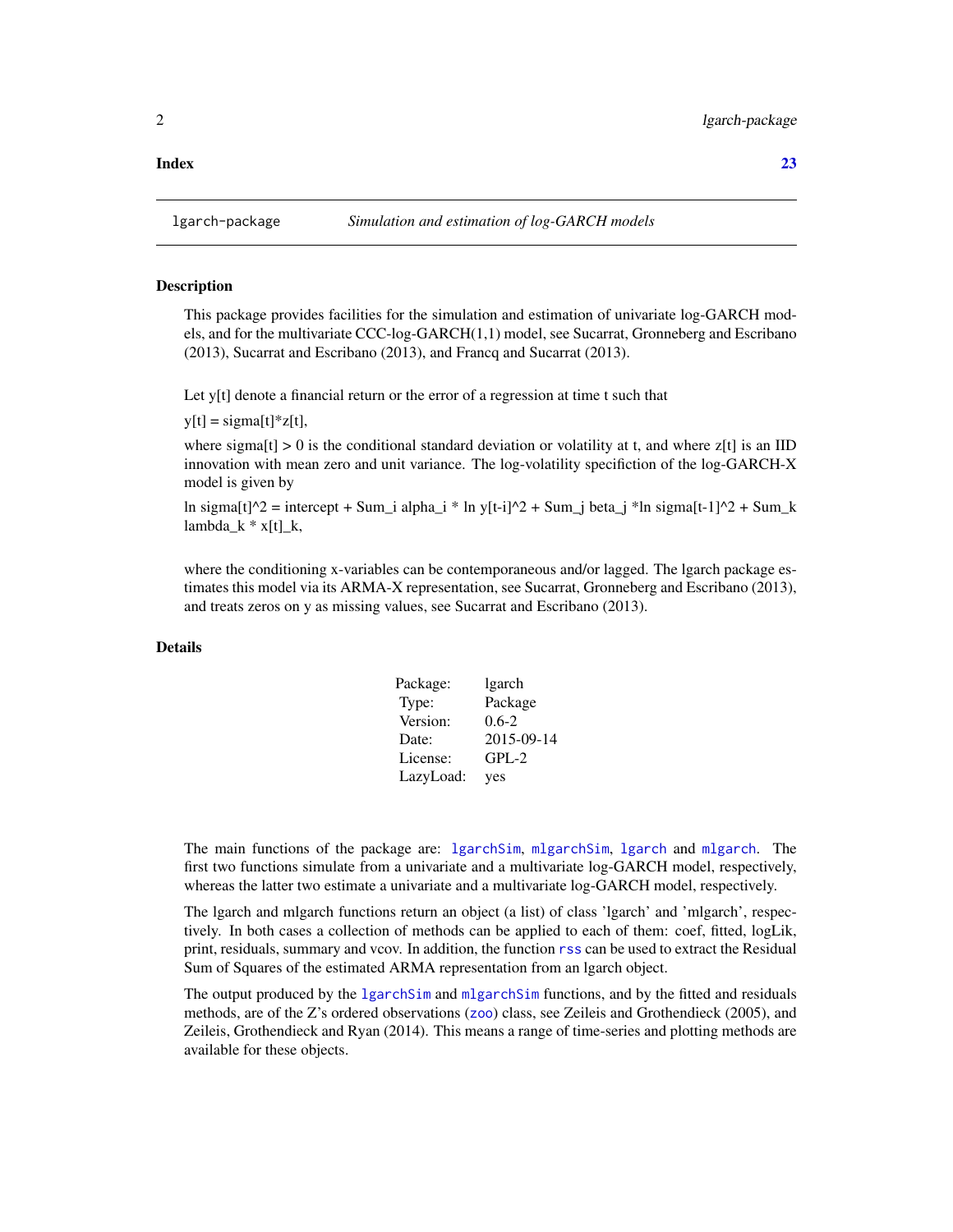# <span id="page-2-0"></span>lgarch-package 3

#### Author(s)

Genaro Sucarrat, <http://www.sucarrat.net/>

#### References

Francq, C. and G. Sucarrat (2013), 'An Exponential Chi-Squared QMLE for Log-GARCH Models via the ARMA Representation', MPRA Paper 51783: [http://mpra.ub.uni-muenchen.de/](http://mpra.ub.uni-muenchen.de/51783/) [51783/](http://mpra.ub.uni-muenchen.de/51783/)

Sucarrat, G. and A. Escribano (2013), 'Unbiased QML Estimation of Log-GARCH Models in the Presence of Zero Returns', MPRA Paper 50699: <http://mpra.ub.uni-muenchen.de/50699/>

Sucarrat, G., S. Gronneberg and A. Escribano (2013), 'Estimation and Inference in Univariate and Multivariate Log-GARCH-X Models When the Conditional Density is Unknown', MPRA Paper 49344: <http://mpra.ub.uni-muenchen.de/49344/>

Zeileis, A. and G. Grothendieck (2005), 'zoo: S3 Infrastructure for Regular and Irregular Time Series', Journal of Statistical Software 14, pp. 1-27

Zeileis, A., G. Grothendieck, J.A. Ryan and F. Andrews(2014), 'zoo: S3 Infrastructure for Regular and Irregular Time Series (Z's ordered observations)', R package version 1.7-11, http://CRAN.Rproject.org/package=zoo/

#### See Also

[lgarchSim](#page-13-1), [mlgarchSim](#page-18-1), [lgarch](#page-10-1), [mlgarch](#page-15-1), [coef.lgarch](#page-3-2), [coef.mlgarch](#page-5-1), [fitted.lgarch](#page-3-1), [fitted.mlgarch](#page-5-2), [logLik.lgarch](#page-3-1), [logLik.mlgarch](#page-5-2), [print.lgarch](#page-3-1), [print.mlgarch](#page-5-2), [residuals.lgarch](#page-3-1), [residuals.mlgarch](#page-5-2), [rss](#page-3-1), [summary.mlgarch](#page-5-2), [summary.mlgarch](#page-5-2), [vcov.lgarch](#page-3-1), [vcov.mlgarch](#page-5-2) and [zoo](#page-0-0)

#### Examples

```
##simulate 500 observations w/default parameter values from
##a univariate log-garch(1,1):
set.seed(123)
y <- lgarchSim(500)
```

```
##estimate a log-garch(1,1):
mymod <- lgarch(y)
```

```
##print results:
print(mymod)
```

```
##extract coefficients:
coef(mymod)
```
##extract Gaussian log-likelihood (zeros excluded, if any) of the log-garch model: logLik(mymod)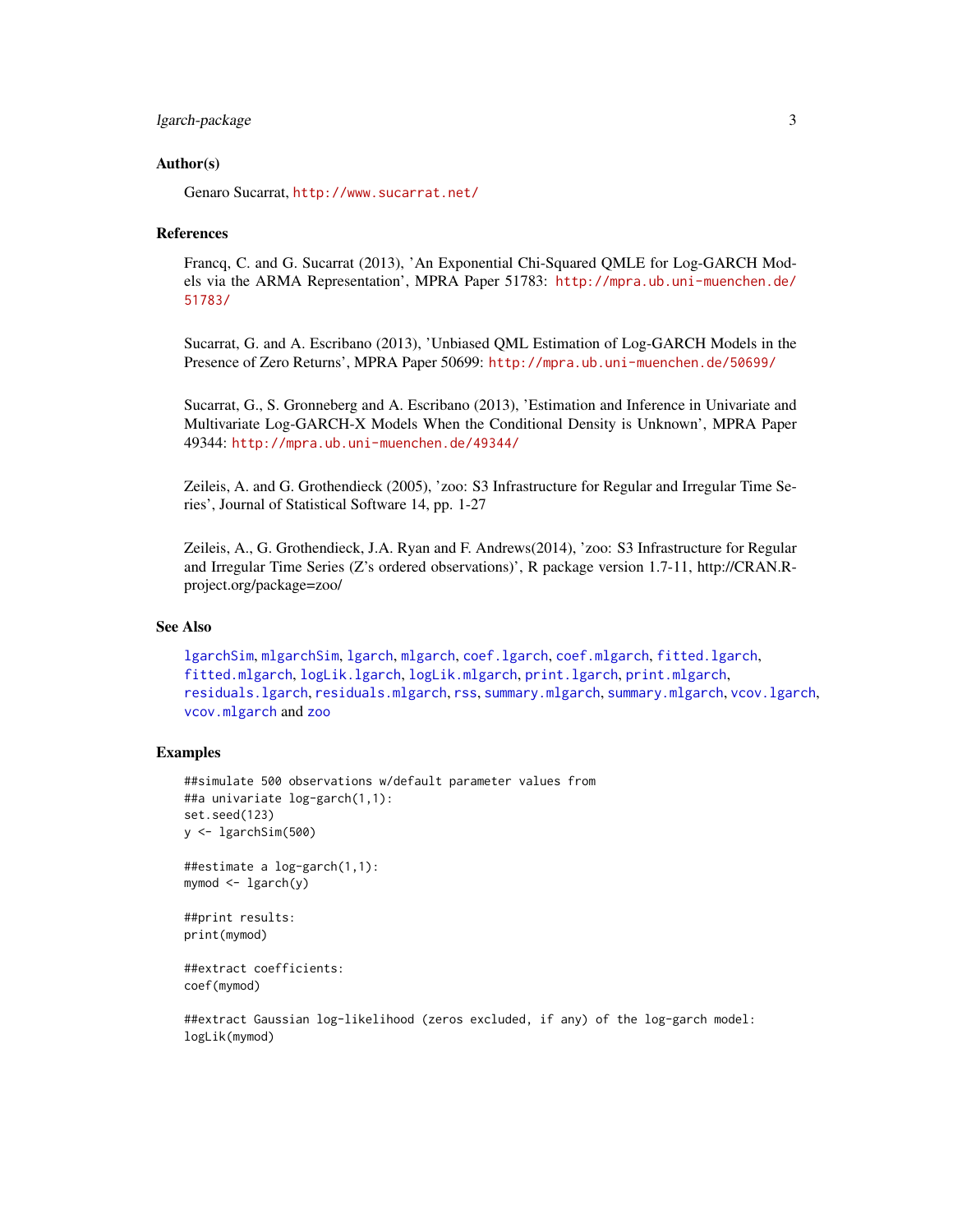##extract Gaussian log-likelihood (zeros excluded, if any) of the arma representation: logLik(mymod, arma=TRUE)

```
##extract variance-covariance matrix:
vcov(mymod)
```
##extract and plot the fitted conditional standard deviation: sdhat <- fitted(mymod) plot(sdhat)

```
##extract and plot standardised residuals:
zhat <- residuals(mymod)
plot(zhat)
```
##extract and plot all the fitted series: myhat <- fitted(mymod, verbose=TRUE) plot(myhat)

```
##simulate 1000 observations from a two-dimensional
##ccc-log-garch(1,1) w/default parameter values:
set.seed(123)
yy <- mlgarchSim(1000)
```

```
##estimate a 2-dimensional ccc-log-garch(1,1):
myymod <- mlgarch(yy)
```

```
##print results:
print(myymod)
```
<span id="page-3-2"></span>coef.lgarch *Extraction methods for 'lgarch' objects*

#### <span id="page-3-1"></span>Description

Extraction methods for objects of class 'lgarch' (i.e. the result of estimating a log-GARCH model)

### Usage

```
## S3 method for class 'lgarch'
coef(object, arma = FALSE, ...)
## S3 method for class 'lgarch'
fitted(object, verbose = FALSE, ...)
## S3 method for class 'lgarch'
logLik(object, arma = FALSE, ...)
## S3 method for class 'lgarch'
print(x, \text{arma} = FALSE, ...)## informal method for class 'lgarch'
rss(object, ...)
```
<span id="page-3-0"></span>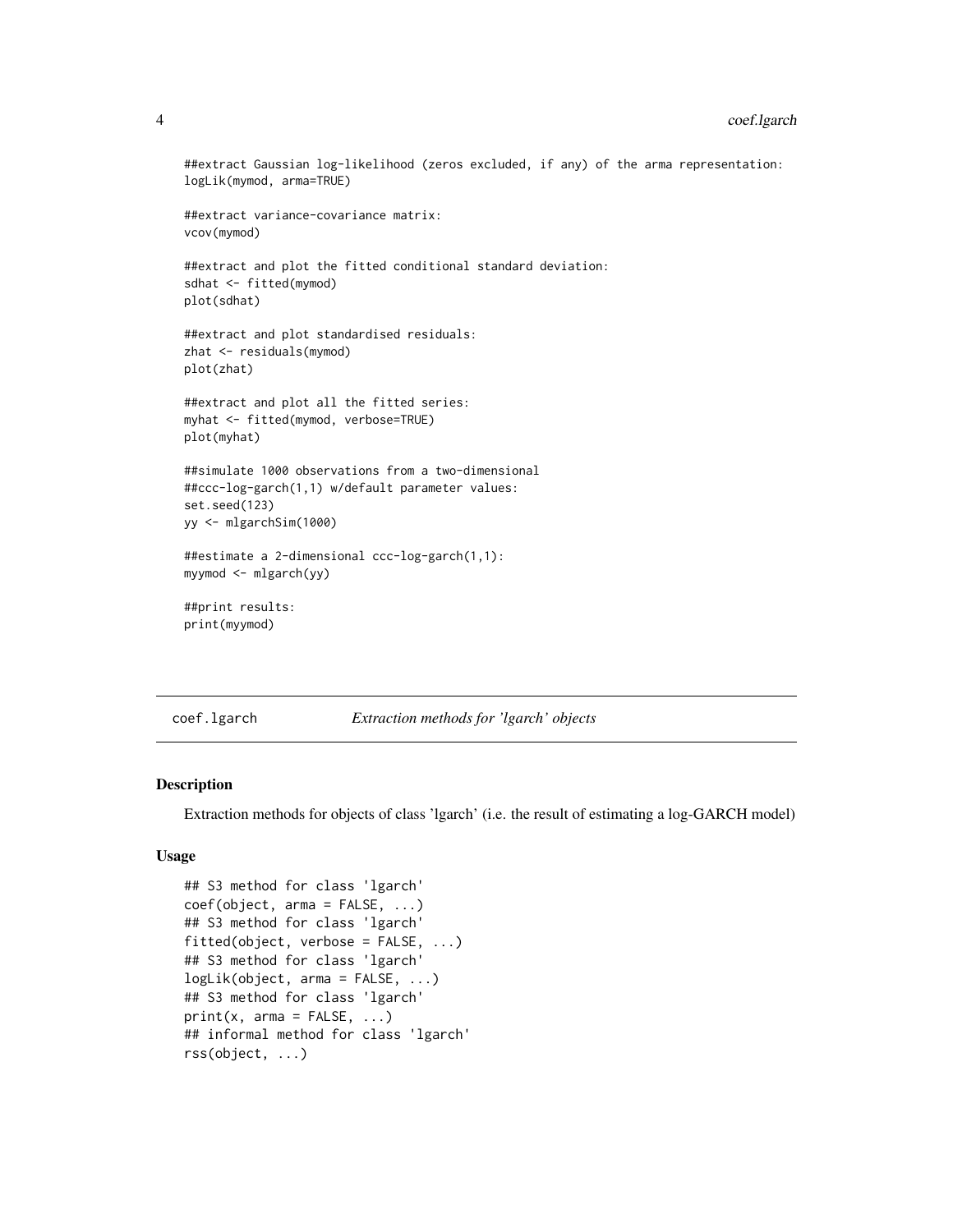# <span id="page-4-0"></span>coef.lgarch 5

```
## S3 method for class 'lgarch'
residuals(object, arma = FALSE, ...)
## S3 method for class 'lgarch'
summary(object, ...)
## S3 method for class 'lgarch'
vcov(object, arma = FALSE, ...)
```
# Arguments

| object   | an object of class 'lgarch'                                                                                                                                                |
|----------|----------------------------------------------------------------------------------------------------------------------------------------------------------------------------|
| x        | an object of class 'lgarch'                                                                                                                                                |
| verbose  | logical. If FALSE (default), then only basic information is returned                                                                                                       |
| arma     | logical. If FALSE (default), then information relating to the log-garch model<br>is returned. If TRUE, then information relating to the ARMA representation is<br>returned |
| $\ddots$ | additional arguments                                                                                                                                                       |

# Details

Note: The rss function is not a formal S3 method.

# Value

| coef:      | A numeric vector containing the parameter estimates                                                                                                                                                                                                                      |
|------------|--------------------------------------------------------------------------------------------------------------------------------------------------------------------------------------------------------------------------------------------------------------------------|
| fitted:    | A zoo object. If verbose = FALSE (default), then the zoo object is a vector<br>containing the fitted conditional standard deviations. If verbose = TRUE, then<br>the zoo object is a matrix containing the conditional standard deviations and<br>additional information |
| logLik:    | The value of the log-likelihood (contributions at zeros excluded) at the maxi-<br>mum                                                                                                                                                                                    |
| print:     | Prints the most important parts of the estimation results                                                                                                                                                                                                                |
| residuals: | A zoo object with the residuals. If $arma = FALSE$ (default), then the standard-<br>ised residuals are returned. If arma = TRUE, then the residuals of the ARMA<br>representation is returned                                                                            |
| rss:       | A numeric; the Residual Sum of Squares of the ARMA representation                                                                                                                                                                                                        |
| summary:   | A print of the items in the 1garch object                                                                                                                                                                                                                                |
| VCOV:      | The variance-covariance matrix                                                                                                                                                                                                                                           |

#### Author(s)

Genaro Sucarrat, <http://www.sucarrat.net/>

# See Also

[lgarch](#page-10-1)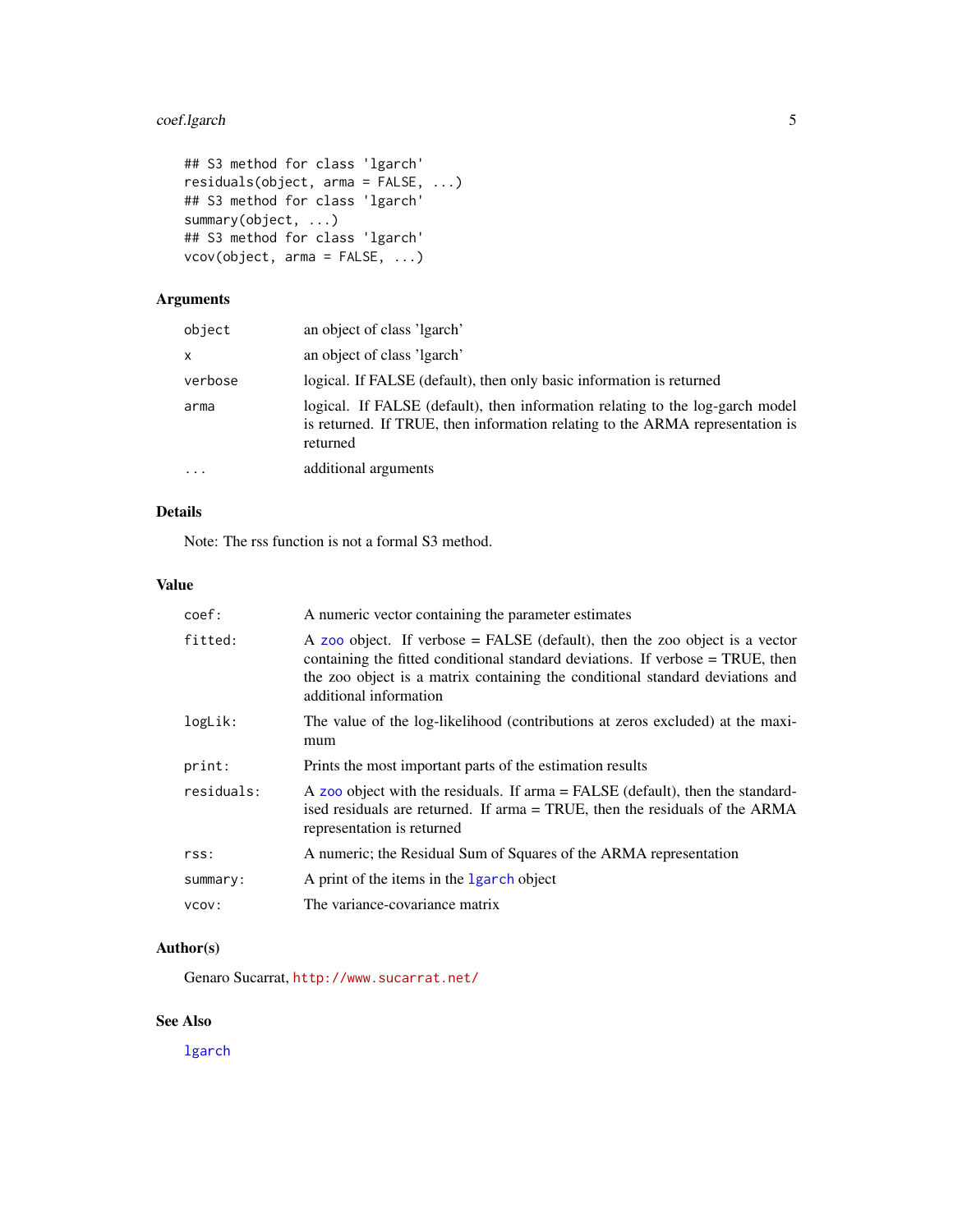#### Examples

```
##simulate 500 observations w/default parameter values:
set.seed(123)
y <- lgarchSim(500)
##estimate a log-garch(1,1):
mymod <- lgarch(y)
##print results:
print(mymod)
##extract coefficients:
coef(mymod)
##extract Gaussian log-likelihood (zeros excluded) of the log-garch model:
logLik(mymod)
##extract the Residual Sum of Squares of the ARMA representation:
rss(mymod)
##extract log-likelihood (zeros excluded) of the ARMA representation:
logLik(mymod, arma=TRUE)
##extract variance-covariance matrix:
vcov(mymod)
##extract and plot the fitted conditional standard deviation:
sdhat <- fitted(mymod)
plot(sdhat)
##extract and plot standardised residuals:
zhat <- residuals(mymod)
plot(zhat)
##extract and plot all the fitted series:
myhat <- fitted(mymod, verbose=TRUE)
```
plot(myhat)

<span id="page-5-1"></span>coef.mlgarch *Extraction methods for 'mlgarch' objects*

#### <span id="page-5-2"></span>Description

Extraction methods for objects of class 'mlgarch' (i.e. the result of estimating a multivariate CCClog-GARCH model)

<span id="page-5-0"></span>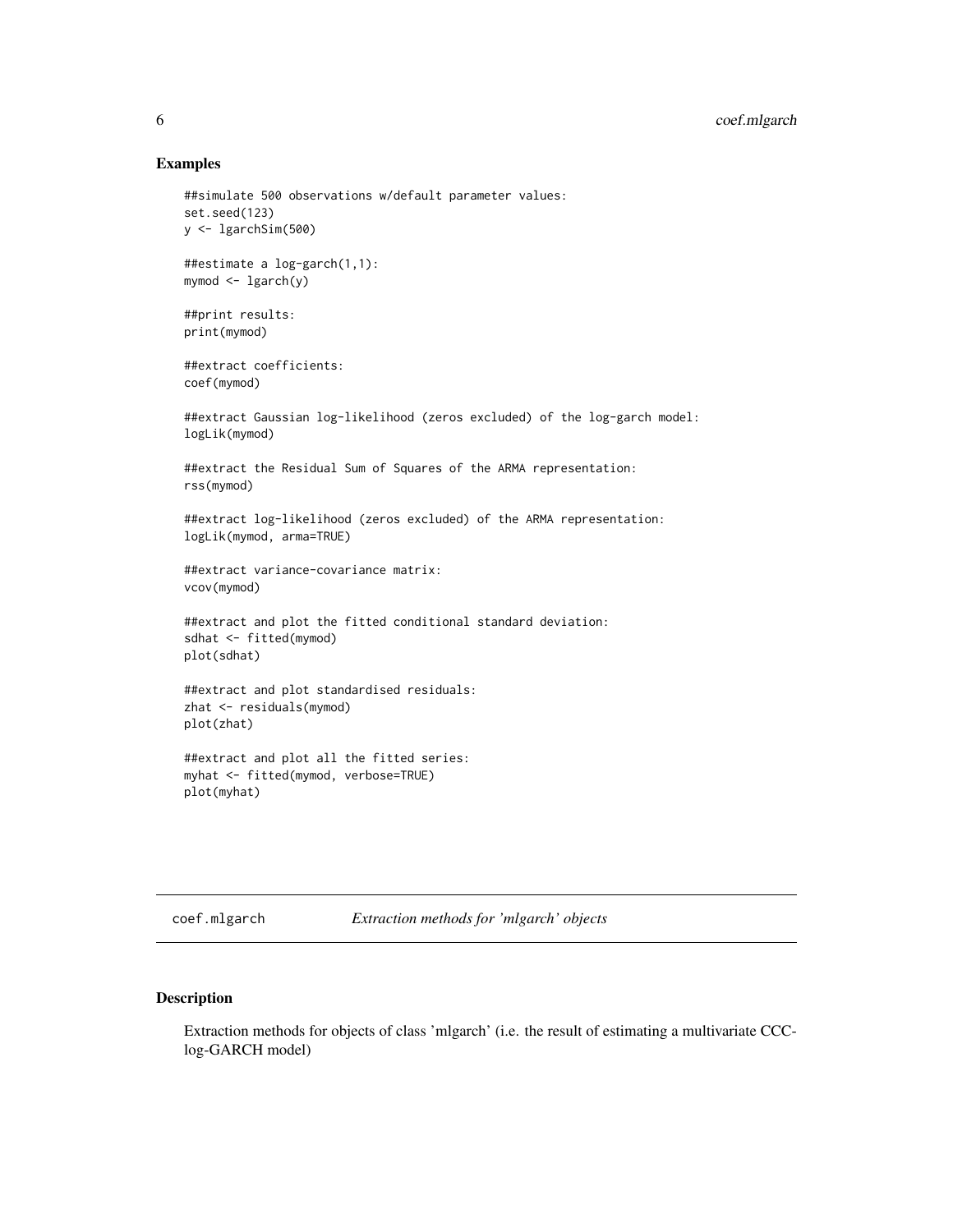# <span id="page-6-0"></span>coef.mlgarch 7

# Usage

```
## S3 method for class 'mlgarch'
coef(object, varma = FALSE, ...)
## S3 method for class 'mlgarch'
fitted(object, varma = FALSE, verbose = FALSE, ...)
## S3 method for class 'mlgarch'
logLik(object, varma = FALSE, ...)
## S3 method for class 'mlgarch'
print(x, varma = FALSE, ...)## S3 method for class 'mlgarch'
residuals(object, varma = FALSE, ...)
## S3 method for class 'mlgarch'
summary(object, ...)
## S3 method for class 'mlgarch'
vcov(object, varma = FALSE, ...)
```
# Arguments

| object  | an object of class 'mlgarch'                                                                                                                                                                  |
|---------|-----------------------------------------------------------------------------------------------------------------------------------------------------------------------------------------------|
| x       | an object of class 'migarch'                                                                                                                                                                  |
| verbose | logical. If FALSE (default), then only basic information is returned                                                                                                                          |
| varma   | logical. If FALSE (default), then information relating to the multivariate CCC-<br>log-GARCH model is returned. If TRUE, then information relating to the VARMA<br>representation is returned |
| .       | additional arguments                                                                                                                                                                          |

# Details

Empty

# Value

| coef:      | A numeric vector containing the parameter estimates                                                                                                                                                                                    |
|------------|----------------------------------------------------------------------------------------------------------------------------------------------------------------------------------------------------------------------------------------|
| fitted:    | A zoo object (a matrix). If verbose $=$ FALSE (default), then the zoo object<br>contains the fitted conditional standard deviations of each equation. If verbose<br>$=$ TRUE, then the zoo object also contains additional information |
| logLik:    | The value of the log-likelihood (contributions at zeros excluded) at the maxi-<br>mum                                                                                                                                                  |
| print:     | Prints the most important parts of the estimation results                                                                                                                                                                              |
| residuals: | A zoo object (a matrix) with the residuals. If varma $=$ FALSE (default), then the<br>standardised residuals are returned. If varma = TRUE, then the residuals of the<br>VARMA representation is returned                              |
| summary:   | A print of the items in the $mlgarch$ object                                                                                                                                                                                           |
| VCOV:      | The variance-covariance matrix                                                                                                                                                                                                         |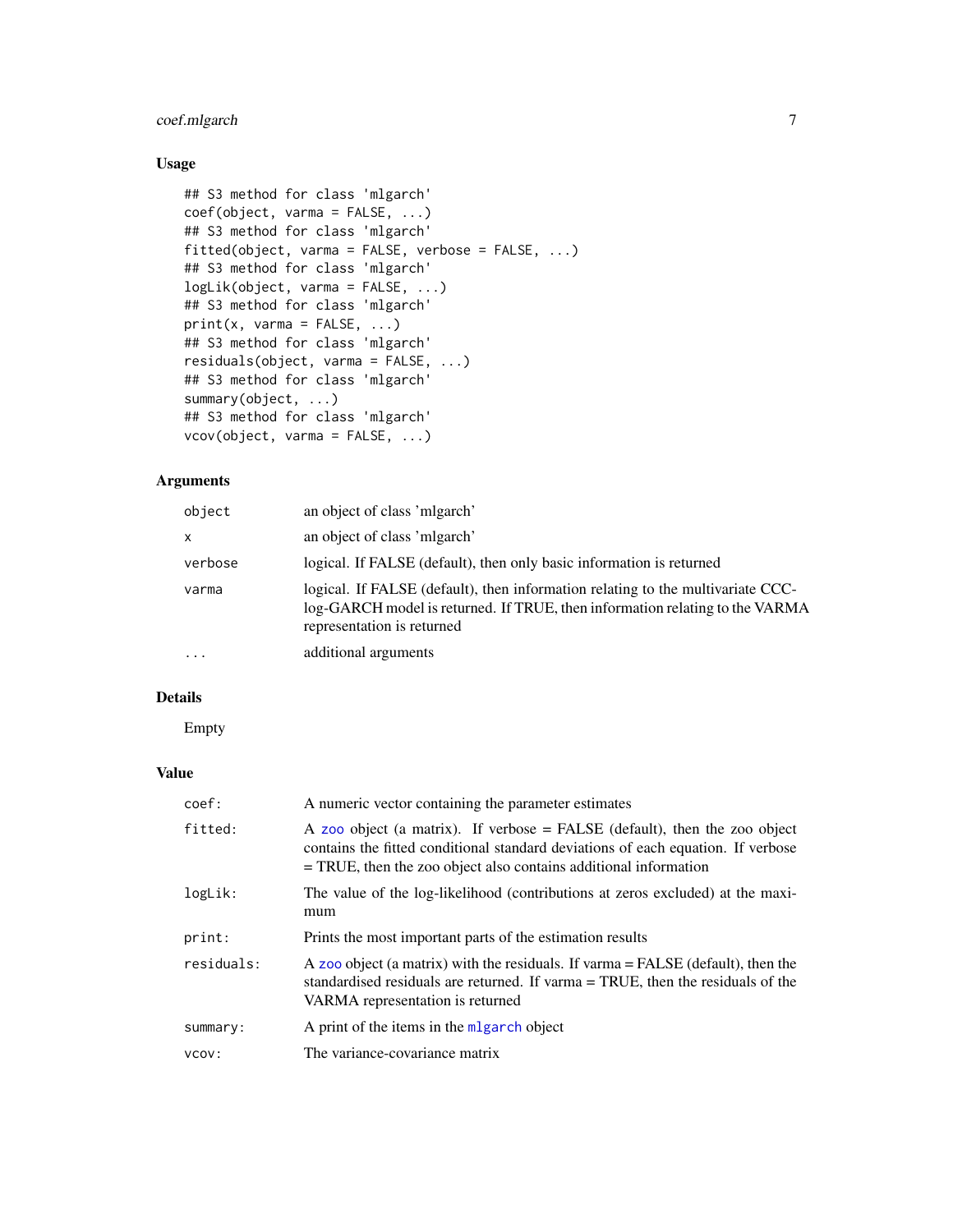# <span id="page-7-0"></span>Author(s)

Genaro Sucarrat, <http://www.sucarrat.net/>

#### See Also

[mlgarch](#page-15-1)

#### Examples

```
##simulate 1000 observations from 2-dimensional model w/default parameter values:
set.seed(123)
```

```
y <- mlgarchSim(1000)
```

```
##estimate a 2-dimensional ccc-log-garch(1,1):
mymod <- mlgarch(y)
```
##print results: print(mymod)

##extract ccc-log-garch coefficients: coef(mymod)

##extract Gaussian log-likelihood (zeros excluded) of the ccc-log-garch model: logLik(mymod)

##extract Gaussian log-likelihood (zeros excluded) of the varma representation: logLik(mymod, varma=TRUE)

```
##extract variance-covariance matrix:
vcov(mymod)
```
##extract and plot the fitted conditional standard deviations: sdhat <- fitted(mymod) plot(sdhat)

```
##extract and plot standardised residuals:
zhat <- residuals(mymod)
plot(zhat)
```
<span id="page-7-1"></span>gdiff *Difference a vector or a matrix, with special treatment of zoo objects*

#### Description

Similar to the [diff](#page-0-0) function from the base package, but gdiff enables padding (e.g. NAs or 0s) of the lost entries. Contrary to the [diff](#page-0-0) function in the base package, however, the default in gdiff is to pad (with NAs). The gdiff function is particularly suited for zoo objects, since their indexing is retained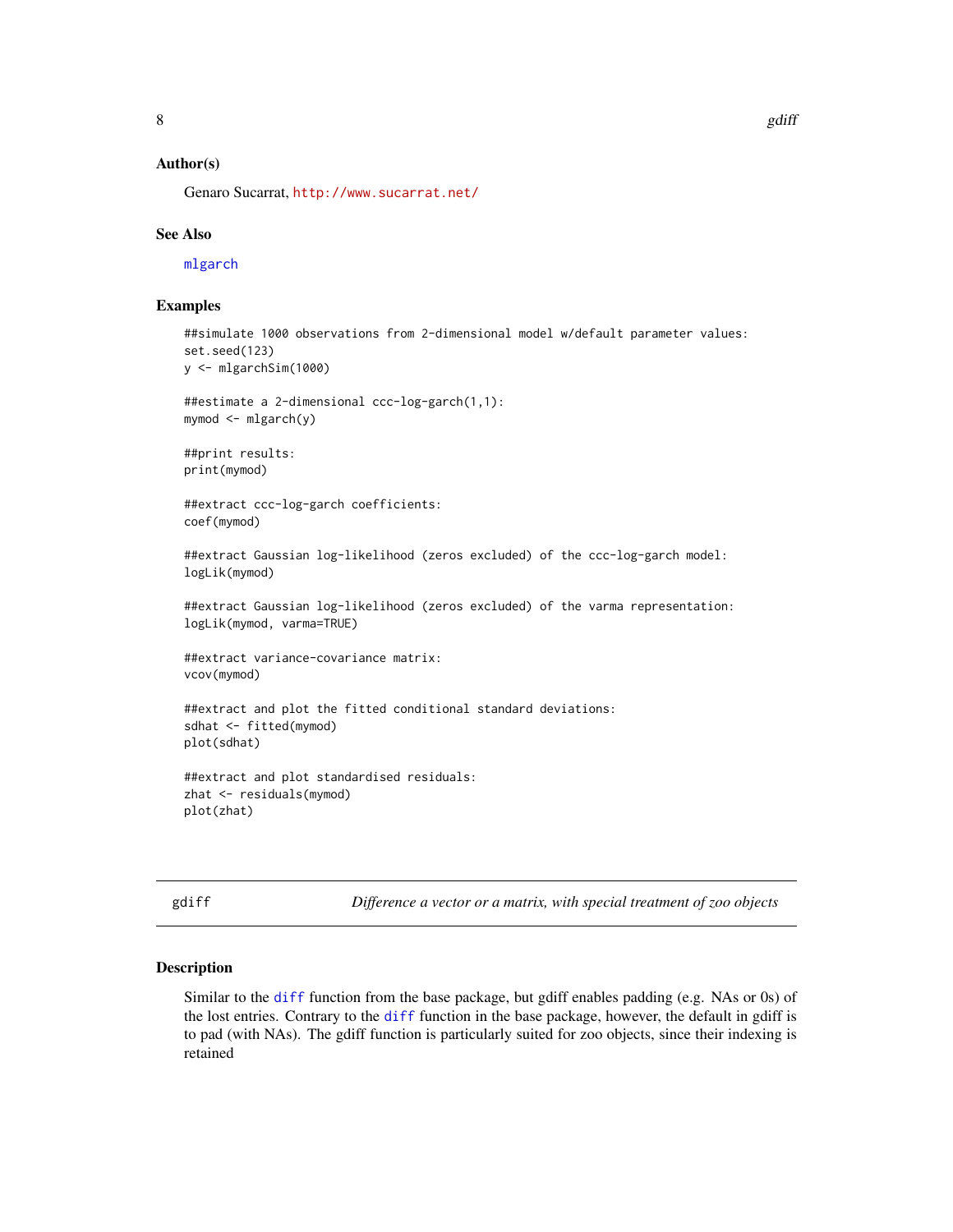#### <span id="page-8-0"></span>gdiff and the set of the set of the set of the set of the set of the set of the set of the set of the set of the set of the set of the set of the set of the set of the set of the set of the set of the set of the set of the

# Usage

 $gdiff(x, lag = 1, pad = TRUE, pad.value = NA)$ 

# Arguments

| X         | a numeric vector or matrix                                                                                              |
|-----------|-------------------------------------------------------------------------------------------------------------------------|
| lag       | integer equal to the difference-length (the default is 1)                                                               |
| pad       | logical. If TRUE (default), then the lost entries are padded with pad value. If<br>FALSE, then no padding is undertaken |
| pad.value | numeric. The pad-value                                                                                                  |

### Value

A vector or matrix with the differenced values

#### Note

Empty

# Author(s)

Genaro Sucarrat, <http://www.sucarrat.net/>

# See Also

[diff](#page-0-0), [glag](#page-9-1), [lag](#page-0-0)

# Examples

```
##1st difference of a series:
x \leftarrow \text{norm}(5)gdiff(x)
```
##1st difference with no padding: gdiff(x, pad=FALSE)

##1st difference retaining the original zoo-index ordering: gdiff(as.zoo(x))

```
##1st difference of a matrix:
y \leftarrow \text{matrix}(rnorm(8), 4, 2)gdiff(y)
```
##2nd difference of the same matrix: gdiff(y, lag=2)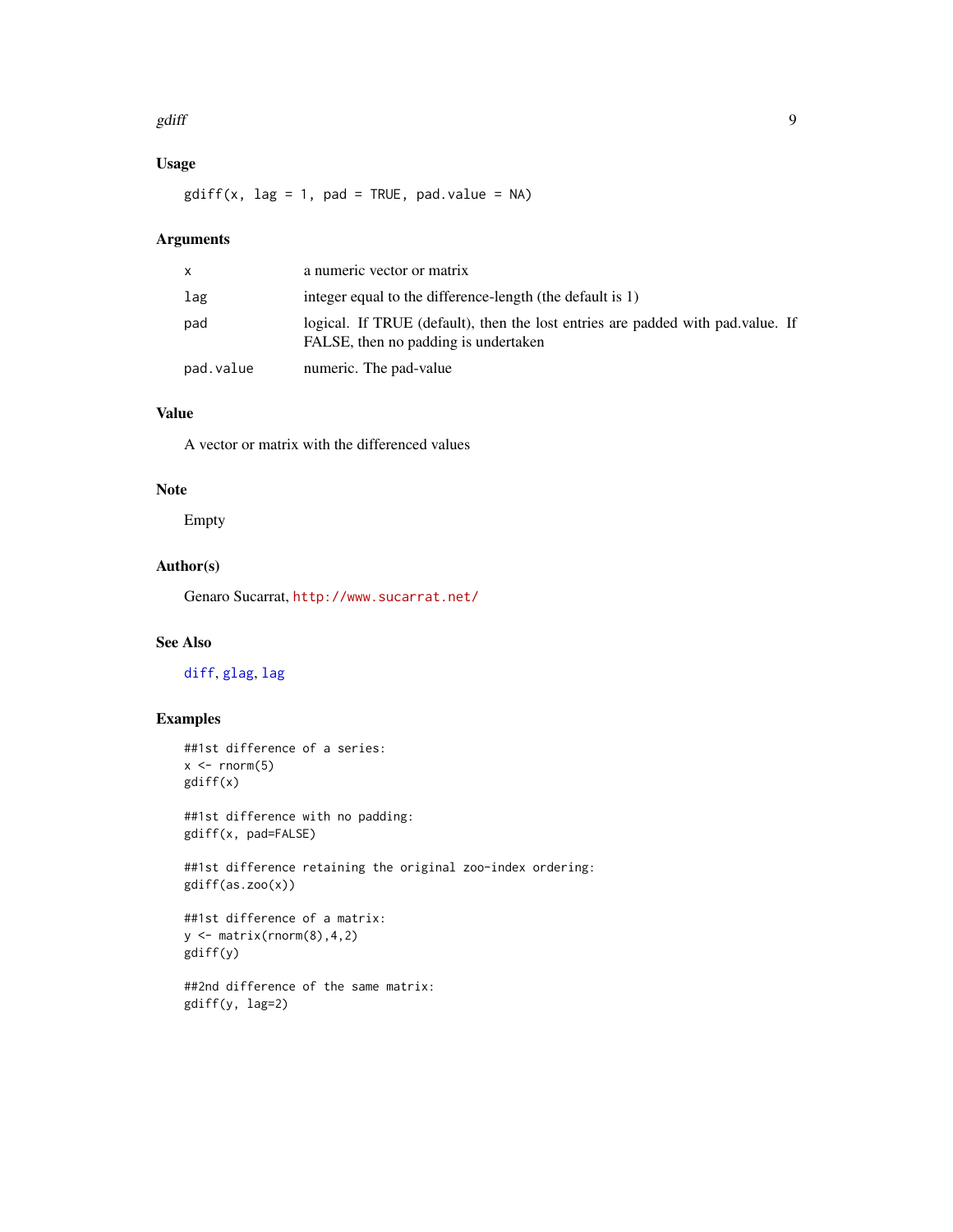# <span id="page-9-1"></span><span id="page-9-0"></span>Description

Similar to the [lag](#page-0-0) function from the stats package, but glag enables padding (e.g. NAs or 0s) of the lost entries. Contrary to the [lag](#page-0-0) function in the stats package, however, the default in glag is to pad (with NAs). The glag is particularly suited for zoo objects, since their indexing is retained

# Usage

 $glag(x, k = 1, pad = TRUE, pad.value = NA)$ 

# Arguments

| $\mathsf{x}$ | a numeric vector or matrix                                                                                              |
|--------------|-------------------------------------------------------------------------------------------------------------------------|
| k            | integer equal to the lag (the default is 1)                                                                             |
| pad          | logical. If TRUE (default), then the lost entries are padded with pad value. If<br>FALSE, then no padding is undertaken |
| pad.value    | the pad-value                                                                                                           |

# Value

A vector or matrix with the lagged values

#### Note

Empty

# Author(s)

Genaro Sucarrat, <http://www.sucarrat.net/>

# See Also

[lag](#page-0-0), [gdiff](#page-7-1), [diff](#page-0-0)

# Examples

```
##lag series with NA for the missing entries:
x \leftarrow \text{norm}(5)glag(x)
```
##lag series with no padding:  $x \leftarrow \text{norm}(5)$ glag(x, pad=FALSE)

##lag series and retain the original zoo-index ordering: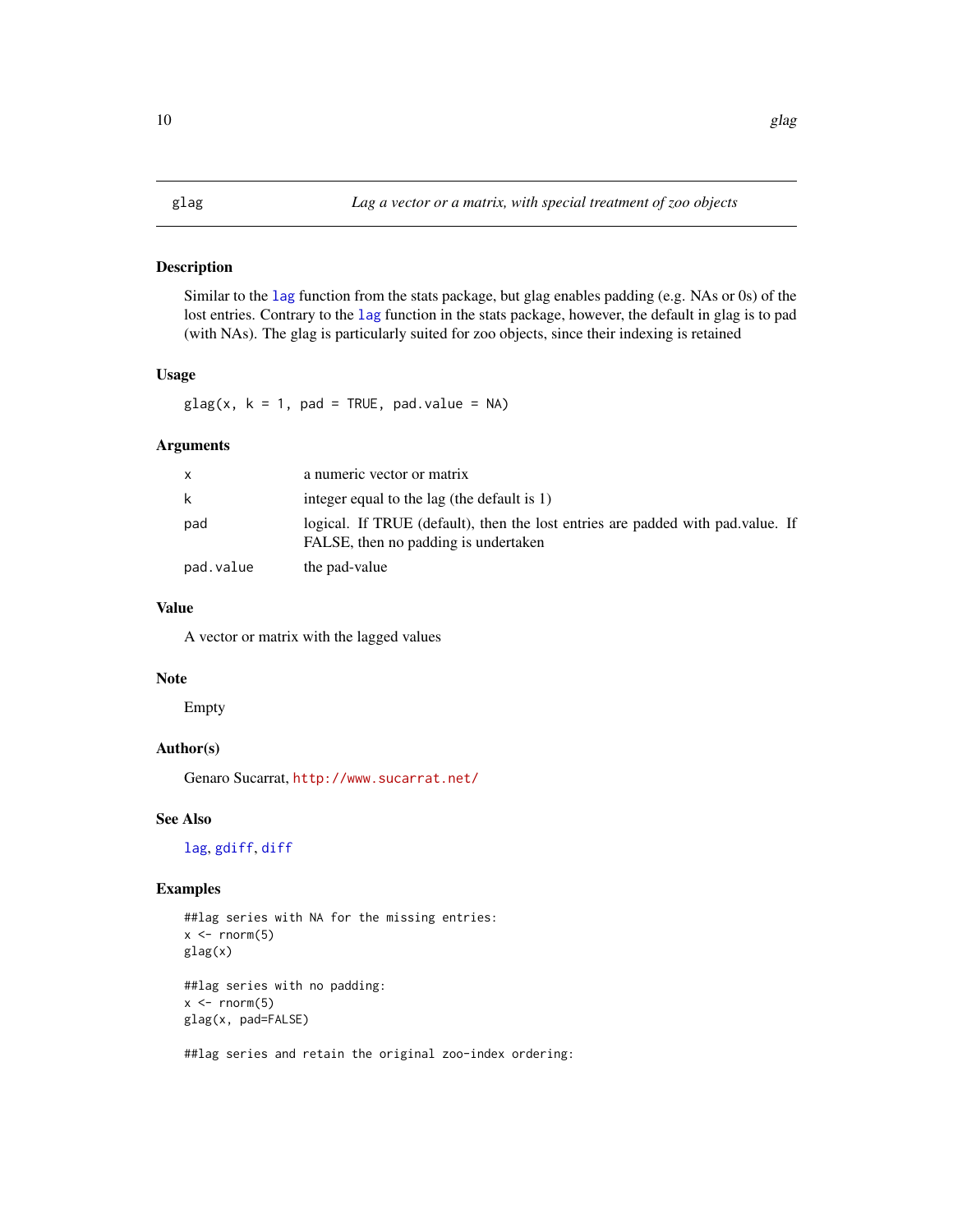<span id="page-10-0"></span>lgarch the contract of the contract of the contract of the contract of the contract of the contract of the contract of the contract of the contract of the contract of the contract of the contract of the contract of the con

```
x \leftarrow as.zoo(rnorm(5))glag(x)
##lag two periods:
glag(x, k=2)
```
<span id="page-10-1"></span>

#### lgarch *Estimate a log-GARCH model*

# Description

Fit a log-GARCH model by either (nonlinear) Least Squares (LS) or Quasi Maximum Likelihood (QML) via the ARMA representation. For QML either the Gaussian or centred exponential chisquared distribution can be used as instrumental density, see Sucarrat, Gronneberg and Escribano (2013), and Francq and Sucarrat (2013). Zero-values on the dependent variable y are treated as missing values, as suggested in Sucarrat and Escribano (2013). Estimation is via the [nlminb](#page-0-0) function, whereas a numerical estimate of the Hessian is obtained with [optimHess](#page-0-0) for the computation of the variance-covariance matrix

#### Usage

```
lgarch(y, arch = 1, garch = 1, xreg = NULL, initial.values = NULL,lower = NULL, upper = NULL, nlminb.control = list(), vcov = TRUE,
 method=c("ls","ml","cex2"), mean.correction=FALSE,
 objective.penalty = NULL, solve.tol = .Machine$double.eps,
  c.\text{code} = \text{TRUE}
```
#### **Arguments**

| y           | numeric vector, typically a financial return series or the error of a regression                                                                                                                  |
|-------------|---------------------------------------------------------------------------------------------------------------------------------------------------------------------------------------------------|
| arch        | the arch order (i.e. an integer equal to or greater than 0). The default is 1. NOTE:<br>in the current version the order canno be greater than 1                                                  |
| garch       | the garch order (i.e. an integer equal to or greater than $0$ ). The default is 1.<br>NOTE: in the current version the order canno be greater than 1                                              |
| xreg        | vector or matrix with conditioning variables                                                                                                                                                      |
|             | initial values NULL (default) or a vector with the initial values of the ARMA-representation                                                                                                      |
| lower       | NULL (default) or a vector with the lower bounds of the parameter space (of the<br>ARMA-representation). If NULL, then the values are automatically chosen                                        |
| upper       | NULL (default) or a vector with the upper bounds of the parameter space (of the<br>ARMA-representation). If NULL, then the values are automatically chosen                                        |
|             | nlminb.control list of control options passed on to the nlminb optimiser                                                                                                                          |
| <b>VCOV</b> | logical. If TRUE (default), then the variance-covariance matrix is computed.<br>The FALSE options makes estimation faster, but the variance-covariance matrix<br>cannot be extracted subsequently |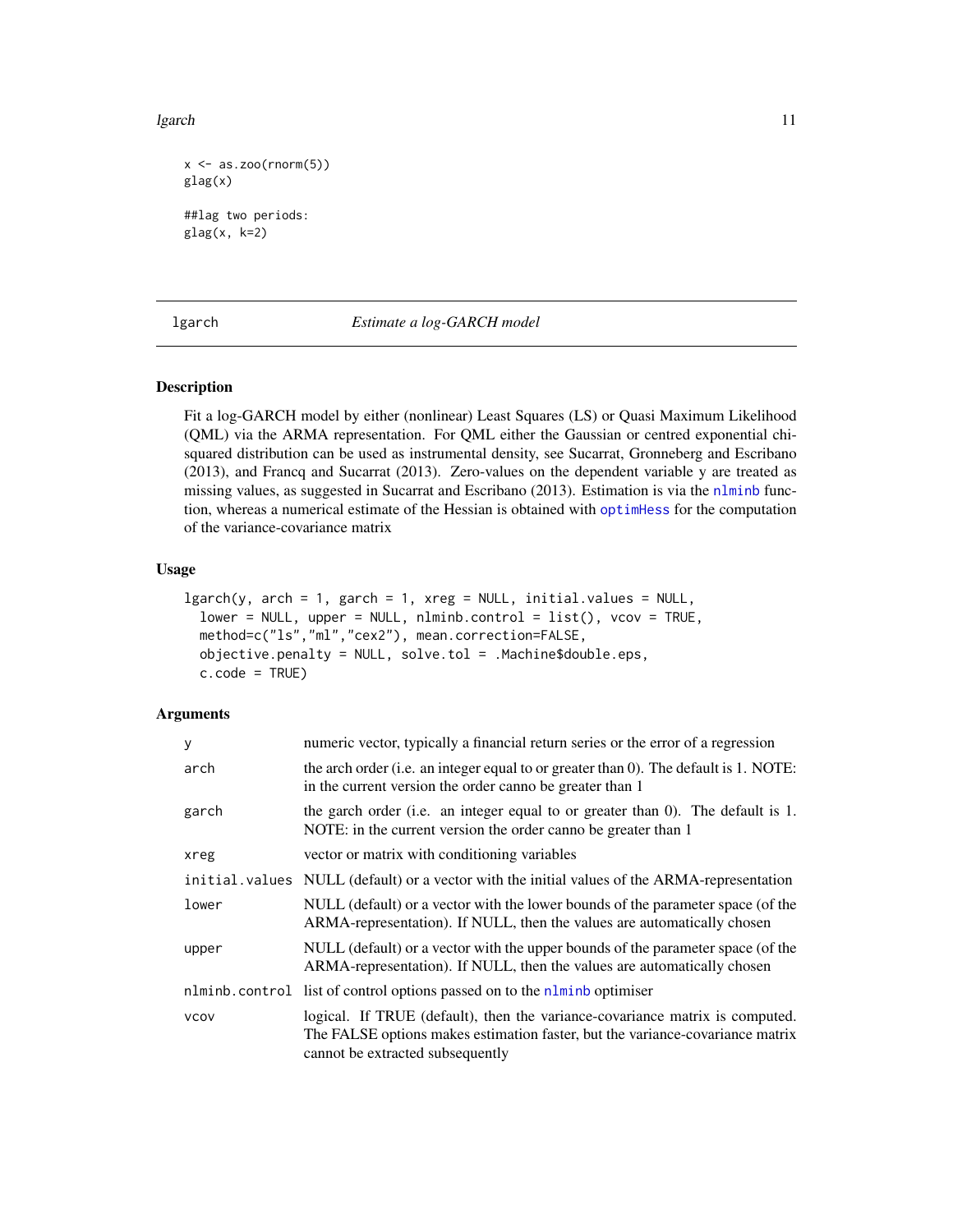<span id="page-11-0"></span>

| method            | Estimation method to use. Either "Is", i.e. Nonlinear Least Squares (default),<br>"ml", i.e. Gaussian QML or "cex2", i.e. Centred exponential Chi-squared QML,<br>see Francq and Sucarrat (2013). Note: For the cex2 method mean-correction $=$<br>FALSE is not available                                                                                                |
|-------------------|--------------------------------------------------------------------------------------------------------------------------------------------------------------------------------------------------------------------------------------------------------------------------------------------------------------------------------------------------------------------------|
| mean.correction   |                                                                                                                                                                                                                                                                                                                                                                          |
|                   | Whether to mean-correct the ARMA representation. Mean-correction is usually<br>faster, but not always recommended if covariates are added (i.e. if xreg is not<br>NULL)                                                                                                                                                                                                  |
| objective.penalty |                                                                                                                                                                                                                                                                                                                                                                          |
|                   | NULL (default) or a numeric value. If NULL, then the log-likelihood value<br>associated with the initial values is used. Sometimes estimation can result in<br>NA and/or +/-Inf values (this can be fatal for simulations). The value objec-<br>tive penalty is the value returned by the objective function 1 garch objective in<br>the presence of NA or +/-Inf values |
| solve.tol         | The function solve is used for the inversion of the negative of the Hessian in<br>computing the variance-covariance matrix. The value solve tol is passed on to<br>solve, and is the tolerance for detecting linear dependencies in the columns                                                                                                                          |
| c.code            | logical. TRUE (default) is (much) faster, since it makes use of compiled C-code<br>in the recursions                                                                                                                                                                                                                                                                     |

#### Value

A list of class 'lgarch'

#### Note

Empty

# Author(s)

Genaro Sucarrat, <http://www.sucarrat.net/>

#### References

Francq, C. and G. Sucarrat (2013), 'An Exponential Chi-Squared QMLE for Log-GARCH Models via the ARMA Representation', MPRA Paper 51783: [http://mpra.ub.uni-muenchen.de/](http://mpra.ub.uni-muenchen.de/51783/) [51783/](http://mpra.ub.uni-muenchen.de/51783/)

Sucarrat and Escribano (2013), 'Unbiased QML Estimation of Log-GARCH Models in the Presence of Zero Returns', MPRA Paper 50699: <http://mpra.ub.uni-muenchen.de/50699/>

Sucarrat, Gronneberg and Escribano (2013), 'Estimation and Inference in Univariate and Multivariate Log-GARCH-X Models When the Conditional Density is Unknown', MPRA Paper 49344: <http://mpra.ub.uni-muenchen.de/49344/>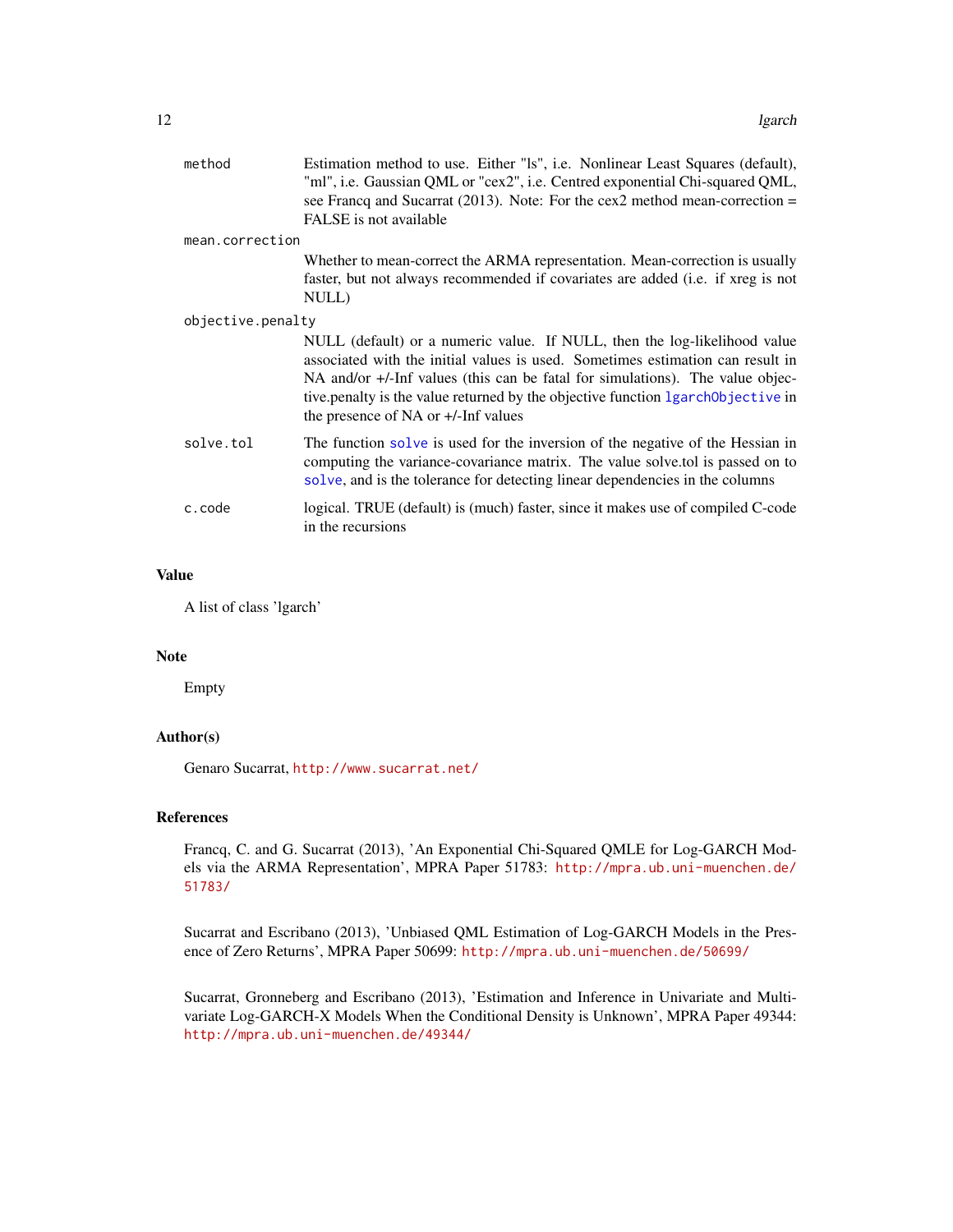# <span id="page-12-0"></span>lgarchObjective 13

# See Also

[lgarchSim](#page-13-1), [coef.lgarch](#page-3-2), [fitted.lgarch](#page-3-1), [logLik.lgarch](#page-3-1), [print.lgarch](#page-3-1), [residuals.lgarch](#page-3-1) and [vcov.lgarch](#page-3-1)

#### Examples

```
##simulate 500 observations w/default parameter values:
set.seed(123)
y <- lgarchSim(500)
##estimate a log-garch(1,1) w/least squares:
mymod <- lgarch(y)
##estimate the same model, but w/cex2 method:
mymod2 <- lgarch(y, method="cex2")
##print results:
print(mymod); print(mymod2)
##extract coefficients:
coef(mymod)
##extract Gaussian log-likelihood (zeros excluded) of the log-garch model:
logLik(mymod)
##extract Gaussian log-likelihood (zeros excluded) of the arma representation:
logLik(mymod, arma=TRUE)
##extract variance-covariance matrix:
vcov(mymod)
##extract and plot the fitted conditional standard deviation:
sdhat <- fitted(mymod)
plot(sdhat)
##extract and plot standardised residuals:
zhat <- residuals(mymod)
plot(zhat)
##extract and plot all the fitted series:
myhat <- fitted(mymod, verbose=TRUE)
plot(myhat)
```
<span id="page-12-1"></span>lgarchObjective *Auxiliary functions*

#### Description

lgarchObjective and lgarchRecursion1 are auxiliary functions called by [lgarch](#page-10-1). The functions are not intended for the average user.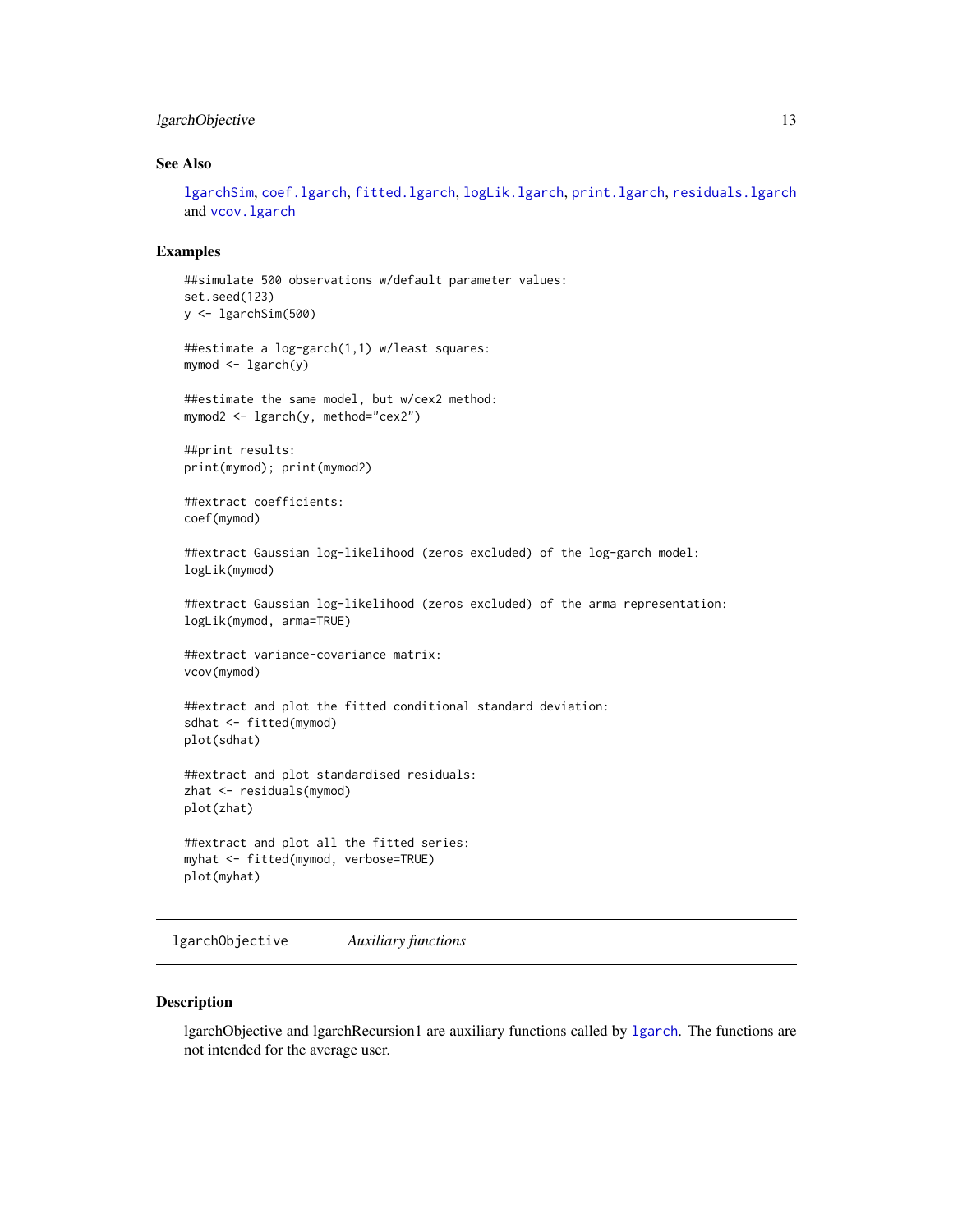#### Usage

```
lgarchObjective(pars, aux)
lgarchRecursion1(pars, aux)
```
#### Arguments

| pars | numeric vector with the parameters of the ARMA representation |
|------|---------------------------------------------------------------|
| aux  | auxiliary list                                                |

#### Details

To understand the structure and content of pars and aux, see the source code of the [lgarch](#page-10-1) function

# Value

lgarchObjective returns the value of the objective function (either the log-likelihood or the residual sum of squares) used in estimating the ARMA representation. lgarchRecursion1 returns the residuals of the ARMA representation associated with the ARMA parameters pars

# Author(s)

Genaro Sucarrat, <http://www.sucarrat.net/>

#### References

Francq, C. and G. Sucarrat (2013), 'An Exponential Chi-Squared QMLE for Log-GARCH Models via the ARMA Representation', MPRA Paper 51783: [http://mpra.ub.uni-muenchen.de/](http://mpra.ub.uni-muenchen.de/51783/) [51783/](http://mpra.ub.uni-muenchen.de/51783/)

Sucarrat, Gronneberg and Escribano (2013), 'Estimation and Inference in Univariate and Multivariate Log-GARCH-X Models When the Conditional Density is Unknown', MPRA Paper 49344: <http://mpra.ub.uni-muenchen.de/49344/>

# See Also

[lgarch](#page-10-1)

<span id="page-13-1"></span>lgarchSim *Simulate from a univariate log-GARCH model*

#### Description

Simulate the y series (typically a financial return or the error in a regression) from a log-GARCH model. Optionally, the conditional standard deviation, the standardised error (z) and their logarithmic transformations are also returned.

<span id="page-13-0"></span>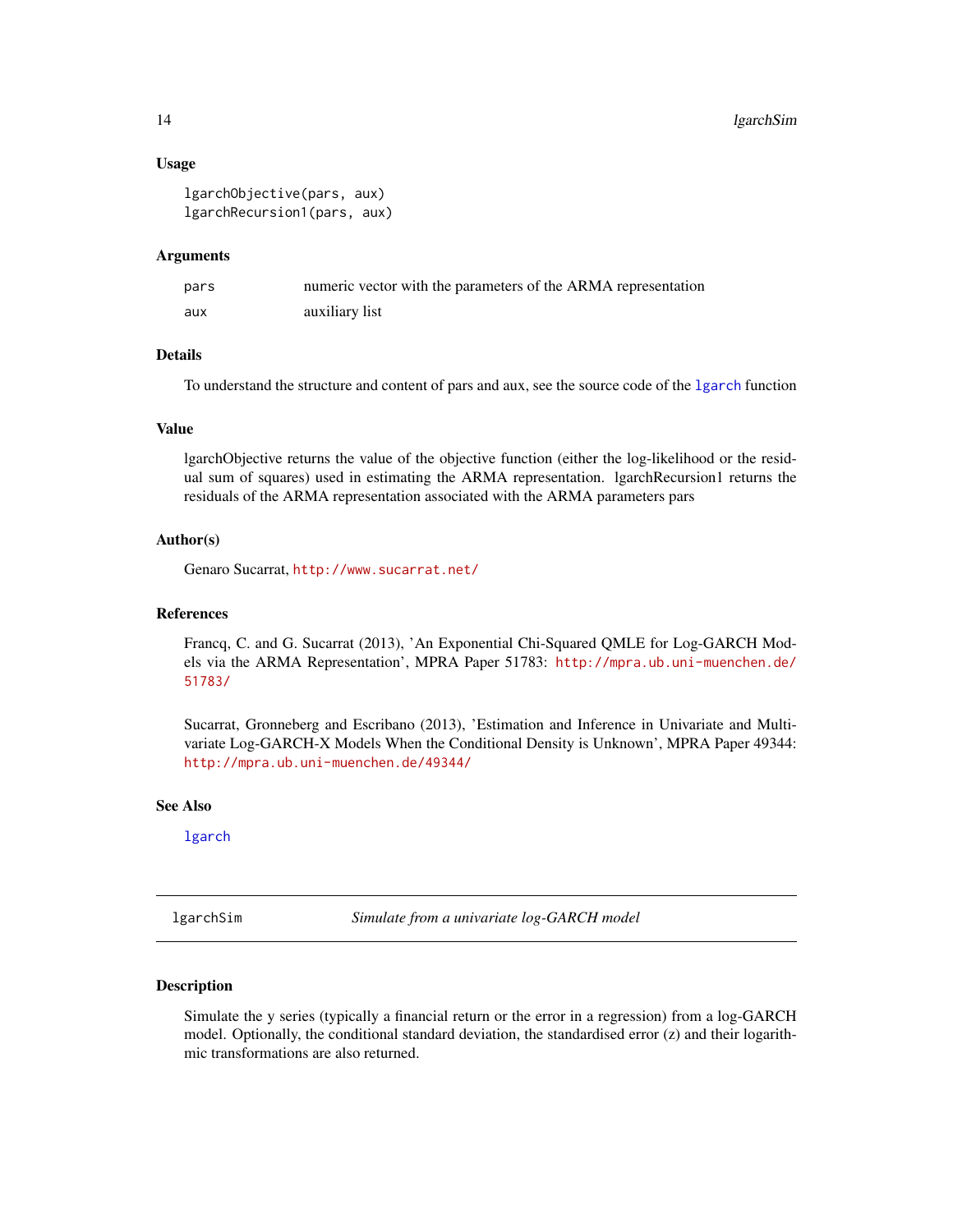# <span id="page-14-0"></span>lgarchSim 15

# Usage

```
lgarchSim(n, constant = 0, arch = 0.05, garch = 0.9, xreg = NULL,backcast.values = list(lnsigma2 = NULL, lnz2 = NULL, xreg = NULL),
 check.stability = TRUE, innovations = NULL, verbose = FALSE,
 c.code=TRUE)
```
# Arguments

| n               | integer, length of y (i.e. number of observations)                                                                                                                |
|-----------------|-------------------------------------------------------------------------------------------------------------------------------------------------------------------|
| constant        | the value of the intercept in the log-volatility specification                                                                                                    |
| arch            | numeric vector with the arch coefficients                                                                                                                         |
| garch           | numeric vector with the garch coefficients                                                                                                                        |
| xreg            | numeric vector (of length n) with the conditioning values                                                                                                         |
| backcast.values |                                                                                                                                                                   |
|                 | backcast values for the recursion (chosen automatically if NULL)                                                                                                  |
| check.stability |                                                                                                                                                                   |
|                 | logical. If TRUE (default), then the roots of arch+garch are checked for stability                                                                                |
| innovations     | Etiher NULL (default) or a vector of length n with the standardised errors (i.e.<br>z). If NULL, then the innovations are normal with mean zero and unit variance |
| verbose         | logical. If FALSE (default), then only the vector y is returned. If TRUE, then a<br>matrix with all the output is returned                                        |
| c.code          | logical. If TRUE (default), then compiled C-code is used for the recursion<br>(faster)                                                                            |

# Details

Empty

# Value

A [zoo](#page-0-0) vector of length n if verbose = FALSE (default), or a zoo matrix with n rows if verbose = TRUE.

#### Author(s)

Genaro Sucarrat, <http://www.sucarrat.net/>

# References

Sucarrat, Gronneberg and Escribano (2013), 'Estimation and Inference in Univariate and Multivariate Log-GARCH-X Models When the Conditional Density is Unknown', MPRA Paper 49344: <http://mpra.ub.uni-muenchen.de/49344/>

# See Also

[mlgarchSim](#page-18-1), [lgarch](#page-10-1), [mlgarch](#page-15-1) and [zoo](#page-0-0)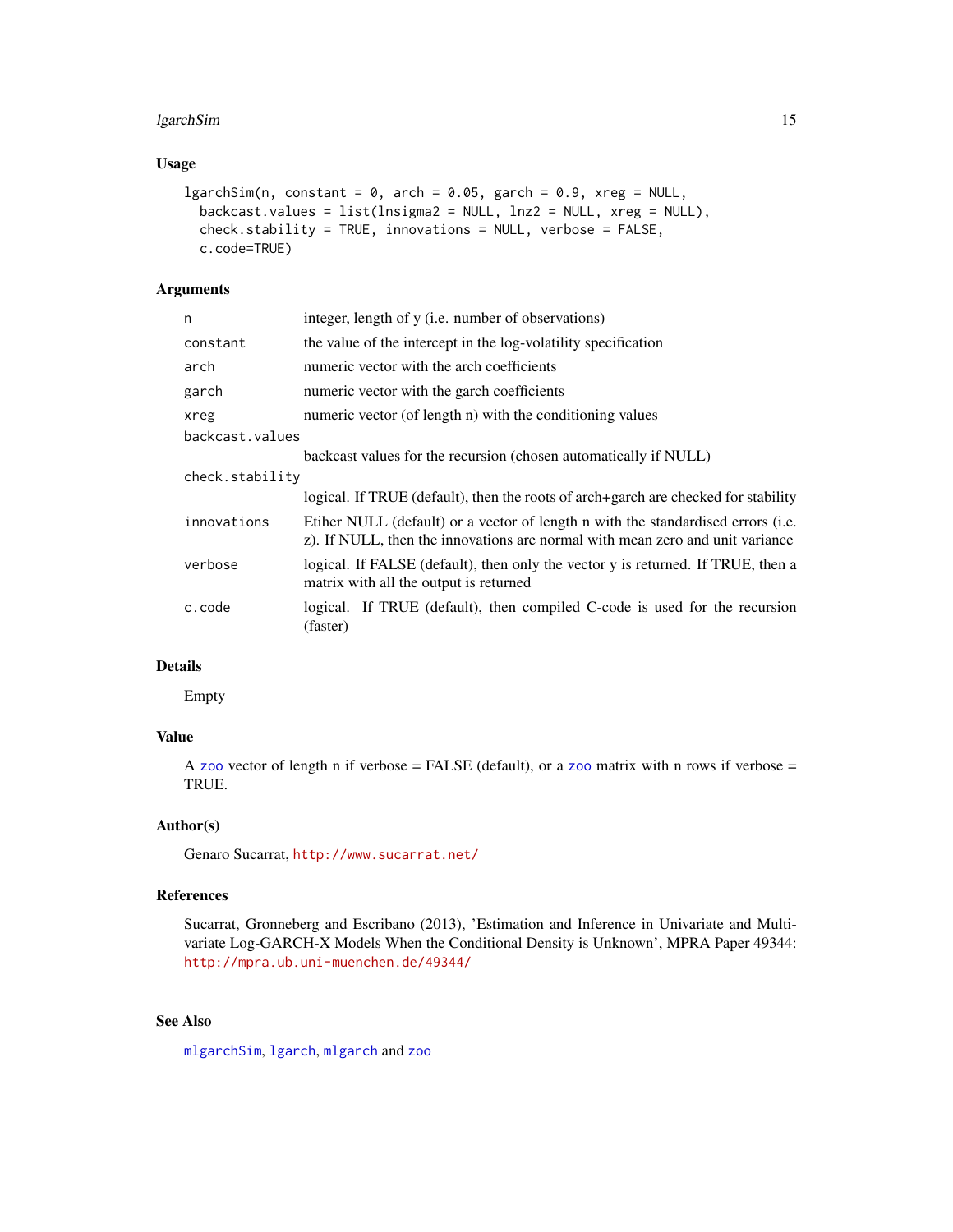#### Examples

```
##simulate 500 observations w/default parameter values:
set.seed(123)
y <- lgarchSim(500)
##simulate the same series, but with more output:
set.seed(123)
y <- lgarchSim(500, verbose=TRUE)
head(y)
##plot the simulated values:
plot(y)
##simulate w/conditioning variable:
x < - rnorm(500)
y <- lgarchSim(500, xreg=0.05*x)
##simulate from a log-GARCH with a simple form of leverage:
z \le- rnorm(500)
zneg \leq as.numeric(z \leq \emptyset)
zneglagged <- glag(zneg, pad=TRUE, pad.value=0)
y <- lgarchSim(500, xreg=0.05*zneglagged, innovations=z)
##simulate from a log-GARCH w/standardised t-innovations:
set.seed(123)
n <- 500
df \leftarrow 5z \leq rt(n, df=df)/sqrt(df/(df-2))y <- lgarchSim(n, innovations=z)
```
<span id="page-15-1"></span>mlgarch *Estimate a multivariate CCC-log-GARCH(1,1) model*

# **Description**

Fit a multivariate Constant Conditional Correlation (CCC) log-GARCH(1,1) model with multivariate Gaussian Quasi Maximum Likelihood (QML) via the VARMA representation, see Sucarrat, Gronneberg and Escribano (2013). Zero-values on y are treated as missing values, as suggested in Sucarrat and Escribano (2013). Estimation is via the [nlminb](#page-0-0) function, whereas a numerical estimate of the Hessian is obtained with [optimHess](#page-0-0) for the computation of the variance-covariance matrix

# Usage

```
mlgarch(y, arch = 1, garch = 1, xreg = NULL, initial.values = NULL,lower = NULL, upper = NULL, nlminb.control = list(), vcov = TRUE,
  objective.penalty = NULL, solve.tol = .Machine$double.eps, c.code = TRUE)
```
<span id="page-15-0"></span>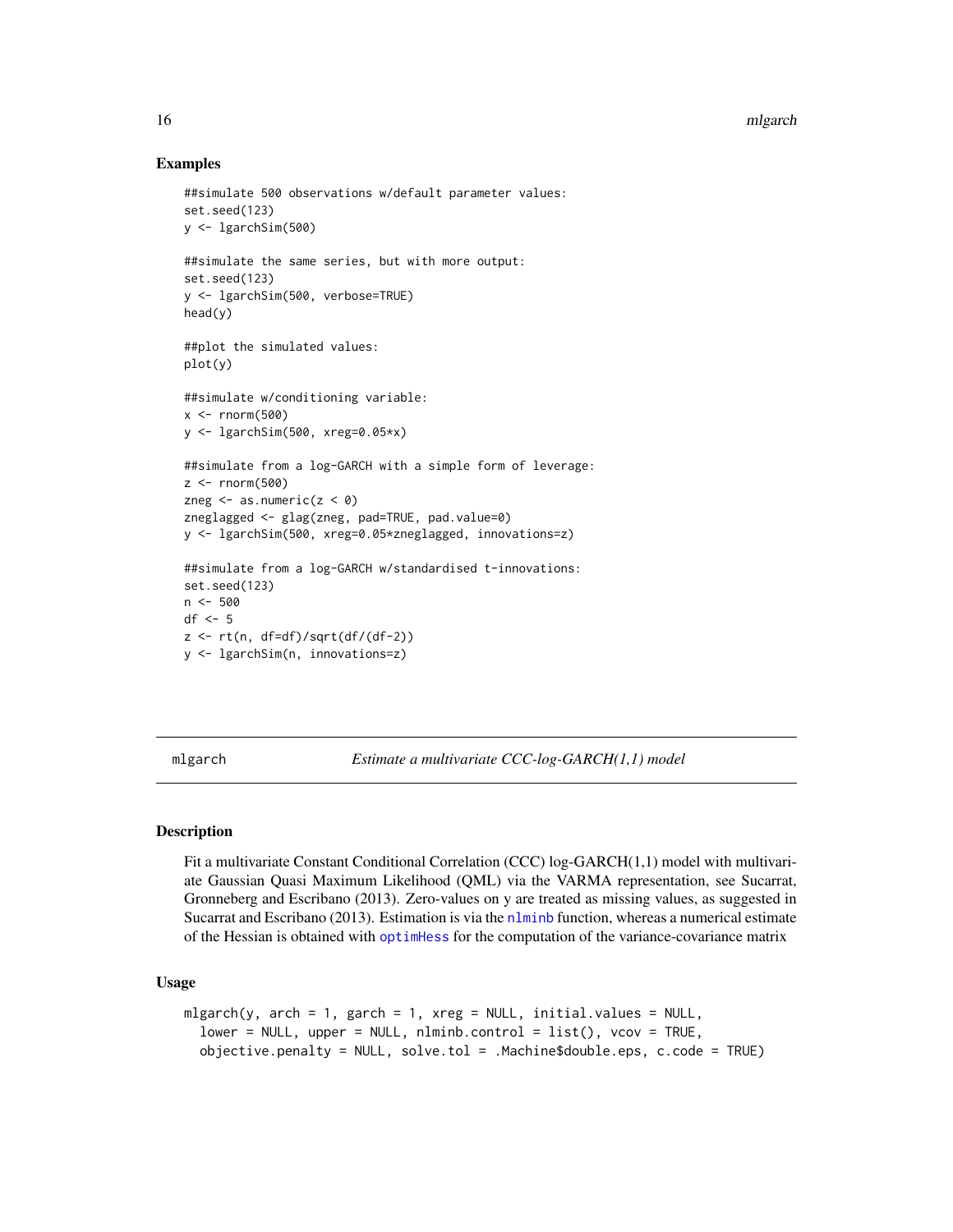#### <span id="page-16-0"></span>mlgarch 17

# Arguments

| У                 | a numeric matrix, typically financial returns or regression errors                                                                                                                                                                                                                                                                                                          |  |
|-------------------|-----------------------------------------------------------------------------------------------------------------------------------------------------------------------------------------------------------------------------------------------------------------------------------------------------------------------------------------------------------------------------|--|
| arch              | the arch order (i.e. an integer equal to or greater than 0). The default is 1. NOTE:<br>in the current version the order cannot be greater than 1                                                                                                                                                                                                                           |  |
| garch             | the garch order (i.e. an integer equal to or greater than 0). The default is 1.<br>NOTE: in the current version the order cannot be greater than 1                                                                                                                                                                                                                          |  |
| xreg              | a vector or a matrix with the conditioning variables. The x-variables enter in<br>each of the equations                                                                                                                                                                                                                                                                     |  |
|                   | initial. values NULL (default) or a vector with the initial values of the VARMA representation                                                                                                                                                                                                                                                                              |  |
| lower             | NULL (default) or a vector with the lower bounds of the parameter space (of the<br>VARMA representation). If NULL, then the values are automatically chosen                                                                                                                                                                                                                 |  |
| upper             | NULL (default) or a vector with the upper bounds of the parameter space (of the<br>VARMA representation). If NULL, then the values are automatically chosen                                                                                                                                                                                                                 |  |
|                   | nlminb.control list of control options passed on to the nlminb optimiser                                                                                                                                                                                                                                                                                                    |  |
| <b>VCOV</b>       | logical. If TRUE (default), then the variance-covariance matrix is computed.<br>The FALSE options makes estimation faster, but the variance-covariance matrix<br>cannot be extracted subsequently                                                                                                                                                                           |  |
| objective.penalty |                                                                                                                                                                                                                                                                                                                                                                             |  |
|                   | NULL (default) or a numeric value. If NULL, then the log-likelihood value<br>associated with the initial values is used. Sometimes estimation can result in<br>NA and/or +/-Inf values (this can be fatal for simulations). The value objec-<br>tive.penalty is the value returned by the log-likelihood function lgarch0bjective<br>in the presence of NA or +/-Inf values |  |
| solve.tol         | The function solve is used for the inversion of the Hessian in computing the<br>variance-covariance matrix. The value solve.tol is passed on to solve, and is<br>the tolerance for detecting linear dependencies in the columns                                                                                                                                             |  |
| c.code            | logical. TRUE (default) is (much) faster, since it makes use of compiled C-code                                                                                                                                                                                                                                                                                             |  |

# Value

A list of class 'mlgarch'

#### Note

Empty

# Author(s)

Genaro Sucarrat, <http://www.sucarrat.net/>

# References

Sucarrat and Escribano (2013), 'Unbiased QML Estimation of Log-GARCH Models in the Presence of Zero Returns', MPRA Paper 50699: <http://mpra.ub.uni-muenchen.de/50699/>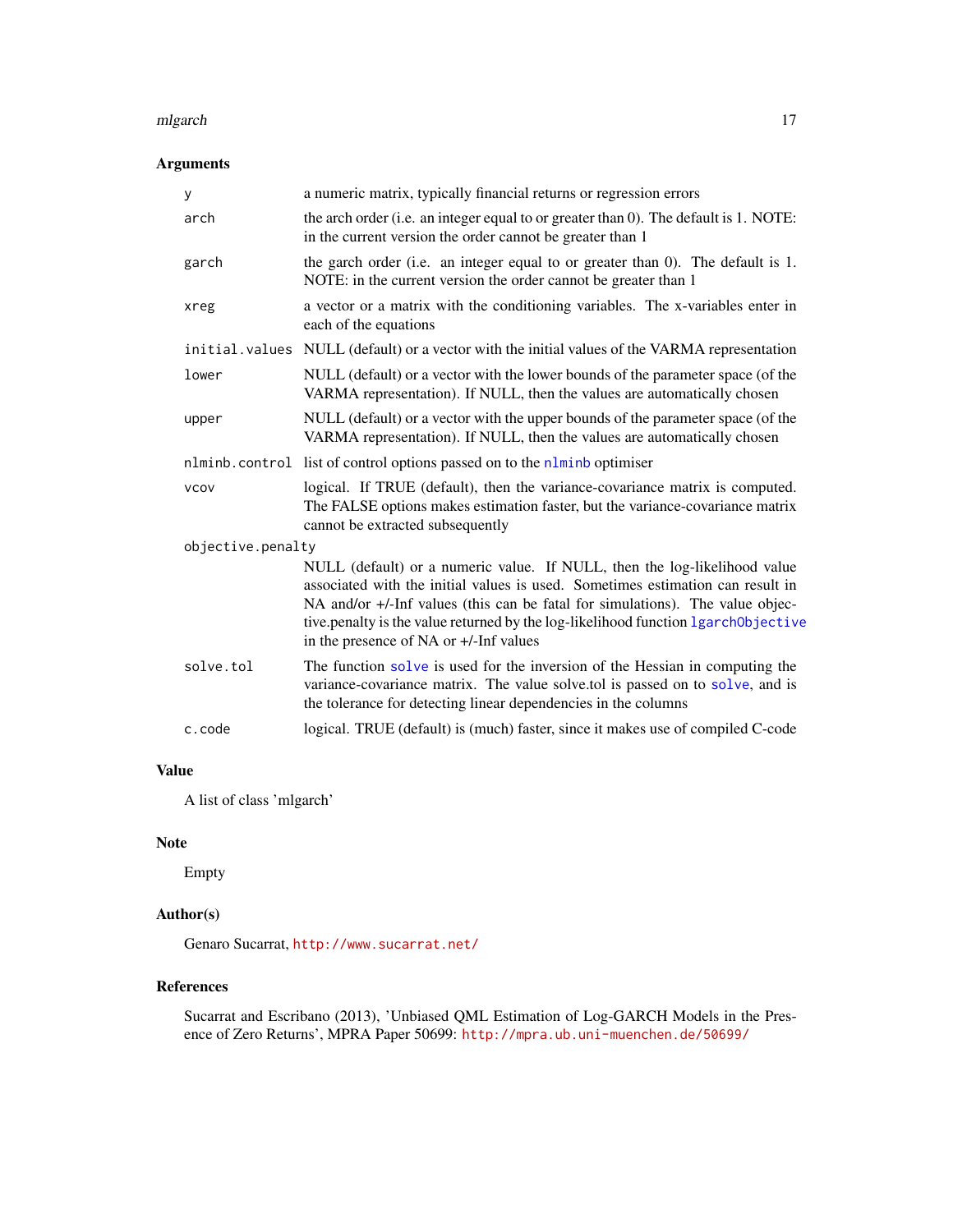<span id="page-17-0"></span>Sucarrat, Gronneberg and Escribano (2013), 'Estimation and Inference in Univariate and Multivariate Log-GARCH-X Models When the Conditional Density is Unknown', MPRA Paper 49344: <http://mpra.ub.uni-muenchen.de/49344/>

# See Also

[lgarchSim](#page-13-1), [coef.lgarch](#page-3-2), [fitted.lgarch](#page-3-1), [logLik.lgarch](#page-3-1), [print.lgarch](#page-3-1), [residuals.lgarch](#page-3-1) and [vcov.lgarch](#page-3-1)

#### Examples

```
##simulate 1000 observations from a 2-dimensional
##ccc-log-garch(1,1) w/default parameter values:
set.seed(123)
y <- mlgarchSim(1000)
##estimate a 2-dimensional ccc-log-garch(1,1):
mymod <- mlgarch(y)
##print results:
print(mymod)
##extract ccc-log-garch coefficients:
coef(mymod)
##extract Gaussian log-likelihood (zeros excluded) of the ccc-log-garch model:
logLik(mymod)
##extract Gaussian log-likelihood (zeros excluded) of the varma representation:
logLik(mymod, varma=TRUE)
##extract variance-covariance matrix:
vcov(mymod)
##extract and plot the fitted conditional standard deviations:
sdhat <- fitted(mymod)
plot(sdhat)
##extract and plot standardised residuals:
zhat <- residuals(mymod)
```
plot(zhat)

mlgarchObjective *Auxiliary functions*

#### Description

mlgarchObjective and mlgarchRecursion1 are auxiliary functions called by [mlgarch](#page-15-1). The functions are not intended for the average user.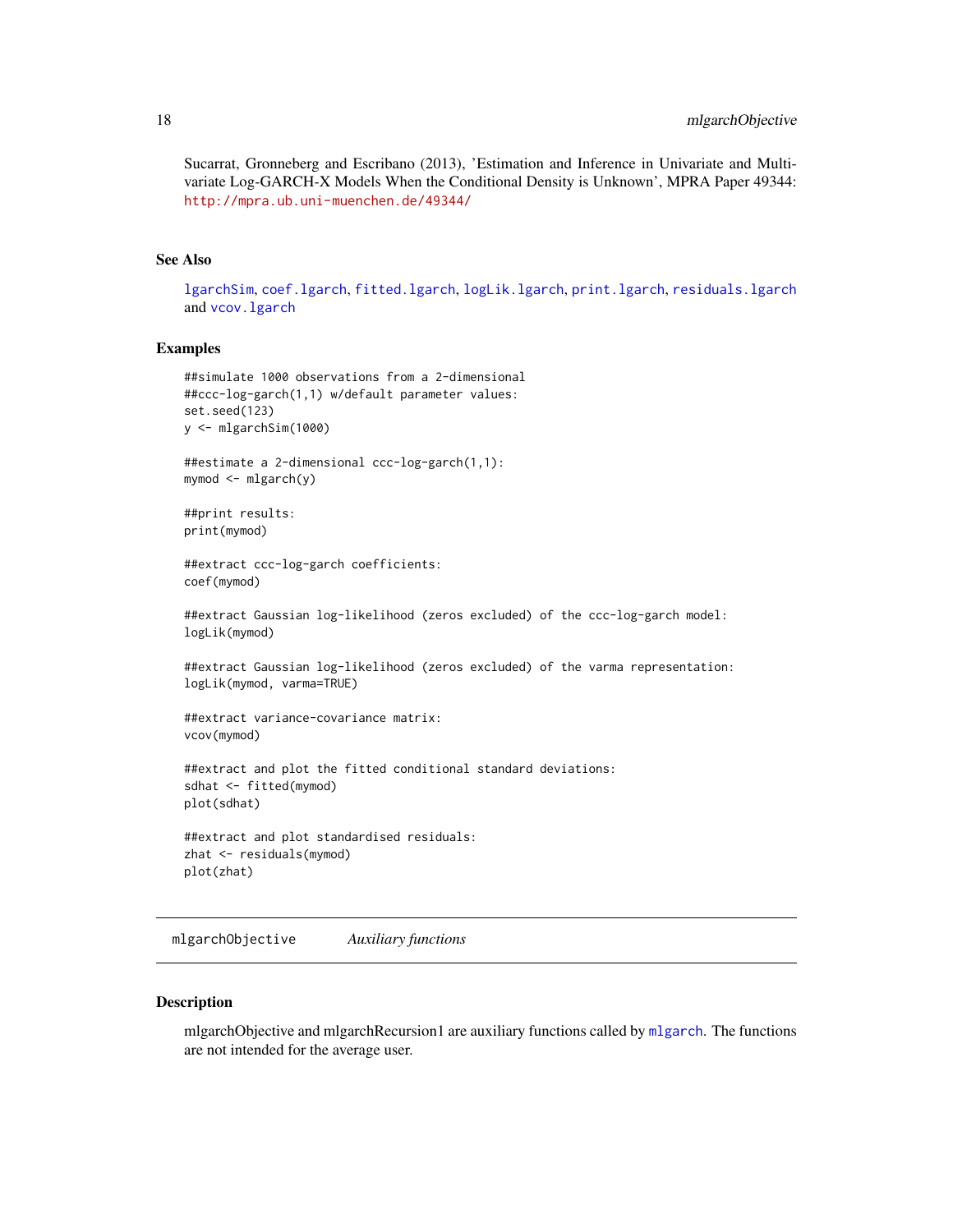# <span id="page-18-0"></span>mlgarchSim 19

#### Usage

```
mlgarchObjective(pars, aux)
mlgarchRecursion1(pars, aux)
```
#### Arguments

| pars | numeric vector of VARMA parameters |
|------|------------------------------------|
| aux  | auxiliary list                     |

# Details

To understand the structure and content of pars and aux, see the source code of the [mlgarch](#page-15-1) function

#### Value

mlgarchObjective returns the log-likelihood of the VARMA representation, whereas mlgarchRecursion1 returns the residuals of the VARMA representation associated with the VARMA parameters pars

#### Author(s)

Genaro Sucarrat, <http://www.sucarrat.net/>

#### References

Sucarrat, Gronneberg and Escribano (2013), 'Estimation and Inference in Univariate and Multivariate Log-GARCH-X Models When the Conditional Density is Unknown', MPRA Paper 49344: <http://mpra.ub.uni-muenchen.de/49344/>

#### See Also

[mlgarch](#page-15-1) and [lgarchObjective](#page-12-1)

<span id="page-18-1"></span>mlgarchSim *Simulate from a multivariate log-GARCH(1,1) model*

#### **Description**

Simulate the y series (typically a collection of financial returns or regression errors) from a log-GARCH model. Optionally, the conditional standard deviation and the standardised error, together with their logarithmic transformations, are also returned.

#### Usage

```
mlgarchSim(n, constant = c(\theta, \theta), arch = diag(c(\theta.1, \theta.05)),
  garch = diag(c(0.7, 0.8)), xreg = NULL,
  backcast.values = list(lnsigma2 = NULL, lnz2 = NULL, xreg = NULL),
  innovations = NULL, innovations.cov = diag(rep(1,length(constant))), check.stability = TRUE, verbose = FALSE)
```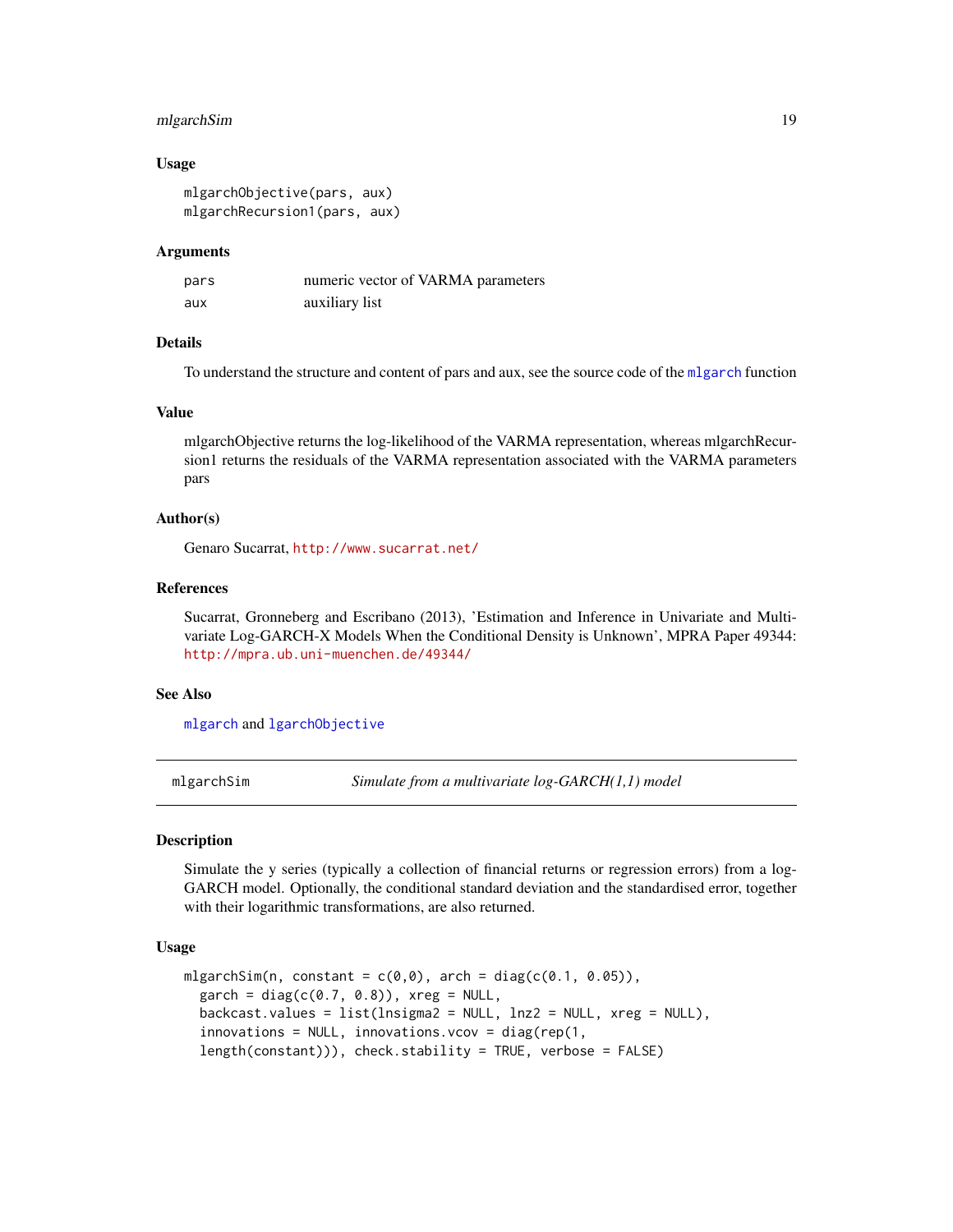# <span id="page-19-0"></span>Arguments

| n                 | integer, i.e. number of observations                                                                                                                                                             |  |
|-------------------|--------------------------------------------------------------------------------------------------------------------------------------------------------------------------------------------------|--|
| constant          | vector with the values of the intercepts in the log-volatility specification                                                                                                                     |  |
| arch              | matrix with the arch coefficients                                                                                                                                                                |  |
| garch             | matrix with the garch coefficients                                                                                                                                                               |  |
| xreg              | a vector (of length n) or matrix (with rows n) with the values of the conditioning<br>variables. The first column enters the first equation, the second enters the second<br>equation, and so on |  |
| backcast.values   |                                                                                                                                                                                                  |  |
|                   | backcast values for the recursion (chosen automatically if NULL)                                                                                                                                 |  |
| check.stability   |                                                                                                                                                                                                  |  |
|                   | logical. If TRUE (default), then the system is checked for stability                                                                                                                             |  |
| innovations       | Either NULL (default) or a vector or matrix of length n with the standardised<br>errors. If NULL, then the innovations are multivariate $N(0,1)$ with correlations<br>equal to zero              |  |
| innovations. vcov |                                                                                                                                                                                                  |  |
|                   | numeric matrix, the variance-covariance matrix of the standardised multivariate<br>normal innovations. Only applicable if innovations = NULL                                                     |  |
| verbose           | logical. If FALSE (default), then only the matrix with the y series is returned. If<br>TRUE, then also additional information is returned                                                        |  |
|                   |                                                                                                                                                                                                  |  |

#### Details

Empty

# Value

A [zoo](#page-0-0) matrix with n rows.

# Author(s)

Genaro Sucarrat, <http://www.sucarrat.net/>

# References

Sucarrat, Gronneberg and Escribano (2013), 'Estimation and Inference in Univariate and Multivariate Log-GARCH-X Models When the Conditional Density is Unknown', MPRA Paper 49344: <http://mpra.ub.uni-muenchen.de/49344/>

# See Also

[lgarchSim](#page-13-1), [mlgarch](#page-15-1) and [zoo](#page-0-0)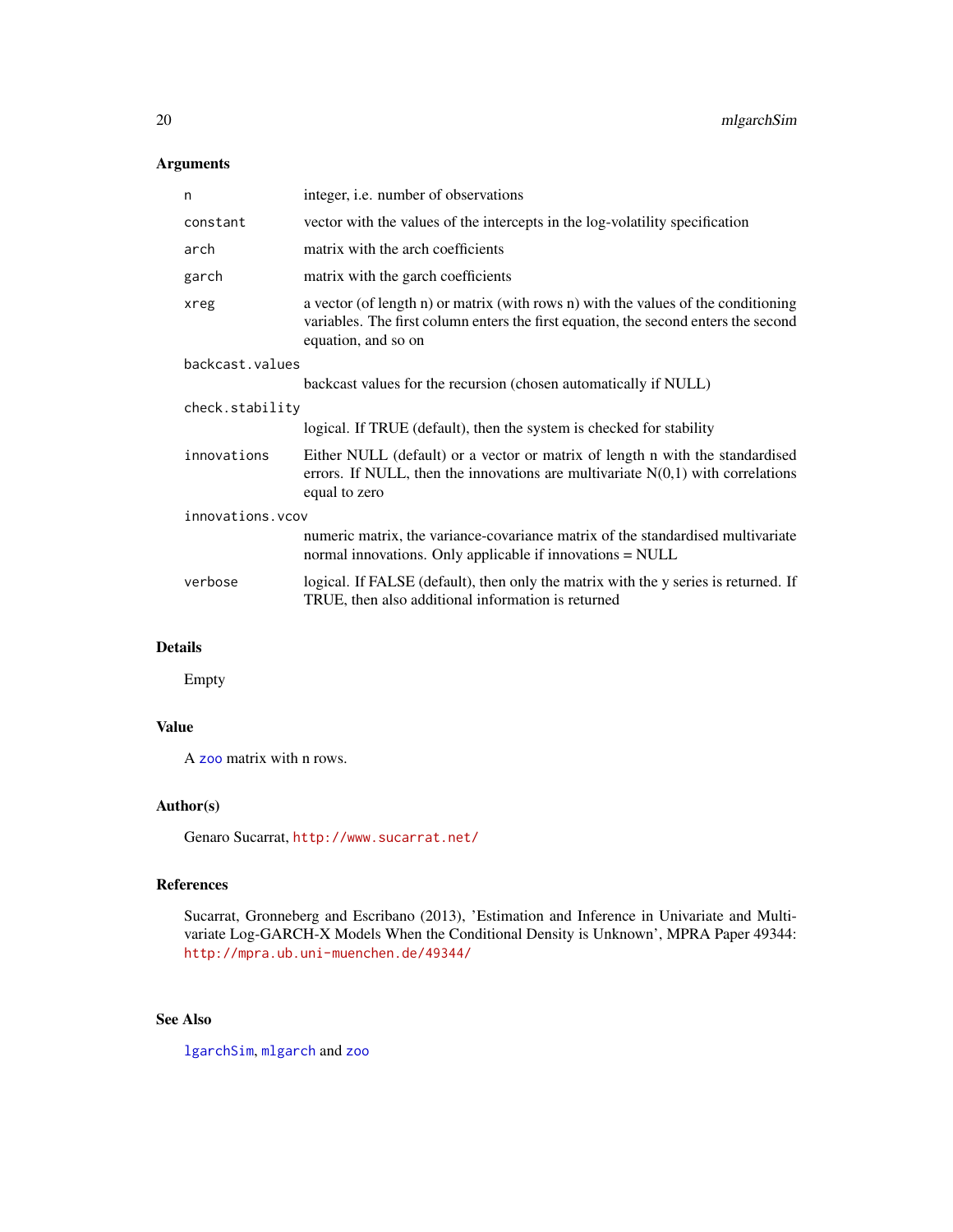#### <span id="page-20-0"></span>rmnorm 21

#### Examples

```
##simulate 1000 observations from a multivariate
##ccc-log-garch(1,1) w/default parameter values:
set.seed(123)
y <- mlgarchSim(1000)
##simulate the same series, but with more output:
set.seed(123)
y <- mlgarchSim(1000, verbose=TRUE)
head(y)
##plot the simulated values:
plot(y)
```
<span id="page-20-1"></span>rmnorm *Random number generation from the multivariate normal distribution*

#### Description

This function is a speed-optimised version of the [rmnorm](#page-20-1) function from the mnormt package of Adelchi Azzalini (2013).

# Usage

 $rmmorm(n, mean = NULL, vcov = 1)$ 

#### Arguments

| n           | integer, the number of observations to generate            |
|-------------|------------------------------------------------------------|
| mean        | numeric vector, <i>i.e.</i> the mean values                |
| <b>VCOV</b> | numeric matrix, <i>i.e.</i> the variance-covariance matrix |

#### Details

Empty

# Value

A matrix of n rows

# Author(s)

Genaro Sucarrat, <http://www.sucarrat.net/>

#### References

Adelchi Azzalini (2013): 'mnormt: The multivariate normal and t distributions', R package version 1.4-7, <http://CRAN.R-project.org/package=mnormt>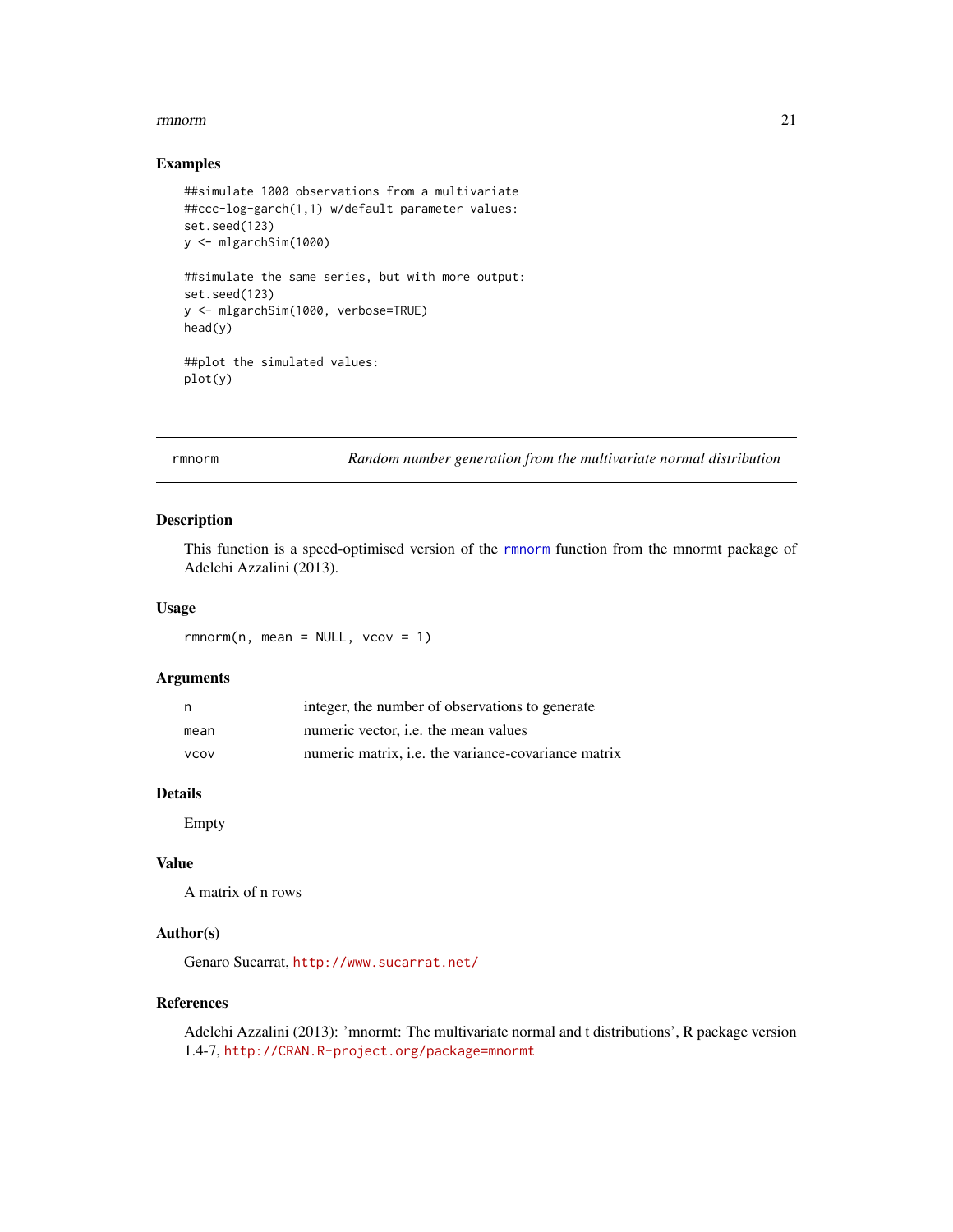#### 22 *mmorm*

# Examples

##generate from univariate standardised normal: z1 <- rmnorm(100)

##generate from bivariate, independent standardised normal:  $z2 \leq -\text{rmnorm}(100, \text{vcov-diag}(c(1,1)))$ 

##generate from bivariate, dependent standardised normal: z3 <- rmnorm(100, vcov=cbind(c(1,0.3),c(0.3,1)))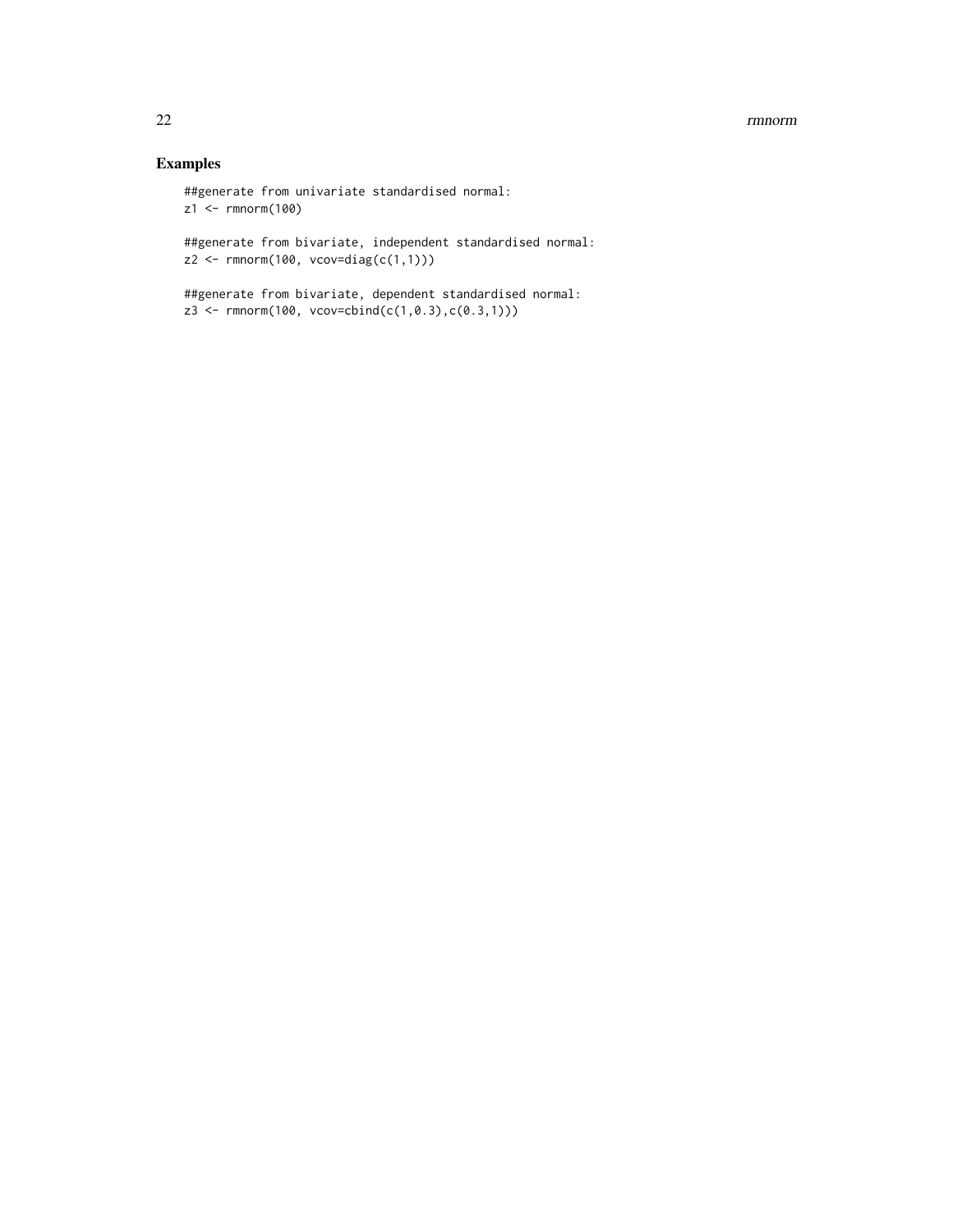# <span id="page-22-0"></span>Index

∗Topic Financial Econometrics coef.lgarch, [4](#page-3-0) coef.mlgarch, [6](#page-5-0) gdiff, [8](#page-7-0) glag, [10](#page-9-0) lgarch, [11](#page-10-0) lgarchObjective, [13](#page-12-0) lgarchSim, [14](#page-13-0) mlgarch, [16](#page-15-0) mlgarchObjective, [18](#page-17-0) mlgarchSim, [19](#page-18-0) rmnorm, [21](#page-20-0) ∗Topic Statistical Models coef.lgarch, [4](#page-3-0) coef.mlgarch, [6](#page-5-0) gdiff, [8](#page-7-0) glag, [10](#page-9-0) lgarch, [11](#page-10-0) lgarchObjective, [13](#page-12-0) lgarchSim, [14](#page-13-0) mlgarch, [16](#page-15-0) mlgarchObjective, [18](#page-17-0) mlgarchSim, [19](#page-18-0) rmnorm, [21](#page-20-0) ∗Topic Time Series coef.lgarch, [4](#page-3-0) coef.mlgarch, [6](#page-5-0) gdiff, [8](#page-7-0) glag, [10](#page-9-0) lgarch, [11](#page-10-0) lgarchObjective, [13](#page-12-0) lgarchSim, [14](#page-13-0) mlgarch, [16](#page-15-0) mlgarchObjective, [18](#page-17-0) mlgarchSim, [19](#page-18-0) rmnorm, [21](#page-20-0) coef.lgarch, *[3](#page-2-0)*, [4,](#page-3-0) *[13](#page-12-0)*, *[18](#page-17-0)* coef.mlgarch, *[3](#page-2-0)*, [6](#page-5-0)

# diff, *[8–](#page-7-0)[10](#page-9-0)*

fitted.lgarch, *[3](#page-2-0)*, *[13](#page-12-0)*, *[18](#page-17-0)* fitted.lgarch *(*coef.lgarch*)*, [4](#page-3-0) fitted.mlgarch, *[3](#page-2-0)* fitted.mlgarch *(*coef.mlgarch*)*, [6](#page-5-0)

gdiff, [8,](#page-7-0) *[10](#page-9-0)* glag, *[9](#page-8-0)*, [10](#page-9-0)

lag, *[9,](#page-8-0) [10](#page-9-0)* lgarch, *[2,](#page-1-0) [3](#page-2-0)*, *[5](#page-4-0)*, [11,](#page-10-0) *[13](#page-12-0)[–15](#page-14-0)* lgarch-package, [2](#page-1-0) lgarchObjective, *[12](#page-11-0)*, [13,](#page-12-0) *[17](#page-16-0)*, *[19](#page-18-0)* lgarchRecursion1 *(*lgarchObjective*)*, [13](#page-12-0) lgarchSim, *[2,](#page-1-0) [3](#page-2-0)*, *[13](#page-12-0)*, [14,](#page-13-0) *[18](#page-17-0)*, *[20](#page-19-0)* logLik.lgarch, *[3](#page-2-0)*, *[13](#page-12-0)*, *[18](#page-17-0)* logLik.lgarch *(*coef.lgarch*)*, [4](#page-3-0) logLik.mlgarch, *[3](#page-2-0)* logLik.mlgarch *(*coef.mlgarch*)*, [6](#page-5-0)

mlgarch, *[2,](#page-1-0) [3](#page-2-0)*, *[7,](#page-6-0) [8](#page-7-0)*, *[15](#page-14-0)*, [16,](#page-15-0) *[18](#page-17-0)[–20](#page-19-0)* mlgarchObjective, [18](#page-17-0) mlgarchRecursion1 *(*mlgarchObjective*)*, [18](#page-17-0) mlgarchSim, *[2,](#page-1-0) [3](#page-2-0)*, *[15](#page-14-0)*, [19](#page-18-0)

nlminb, *[11](#page-10-0)*, *[16,](#page-15-0) [17](#page-16-0)*

optimHess, *[11](#page-10-0)*, *[16](#page-15-0)*

print.lgarch, *[3](#page-2-0)*, *[13](#page-12-0)*, *[18](#page-17-0)* print.lgarch *(*coef.lgarch*)*, [4](#page-3-0) print.mlgarch, *[3](#page-2-0)* print.mlgarch *(*coef.mlgarch*)*, [6](#page-5-0)

```
residuals.lgarch, 3, 13, 18
residuals.lgarch (coef.lgarch), 4
residuals.mlgarch, 3
residuals.mlgarch (coef.mlgarch), 6
rmnorm, 21, 21
rss, 2, 3
```